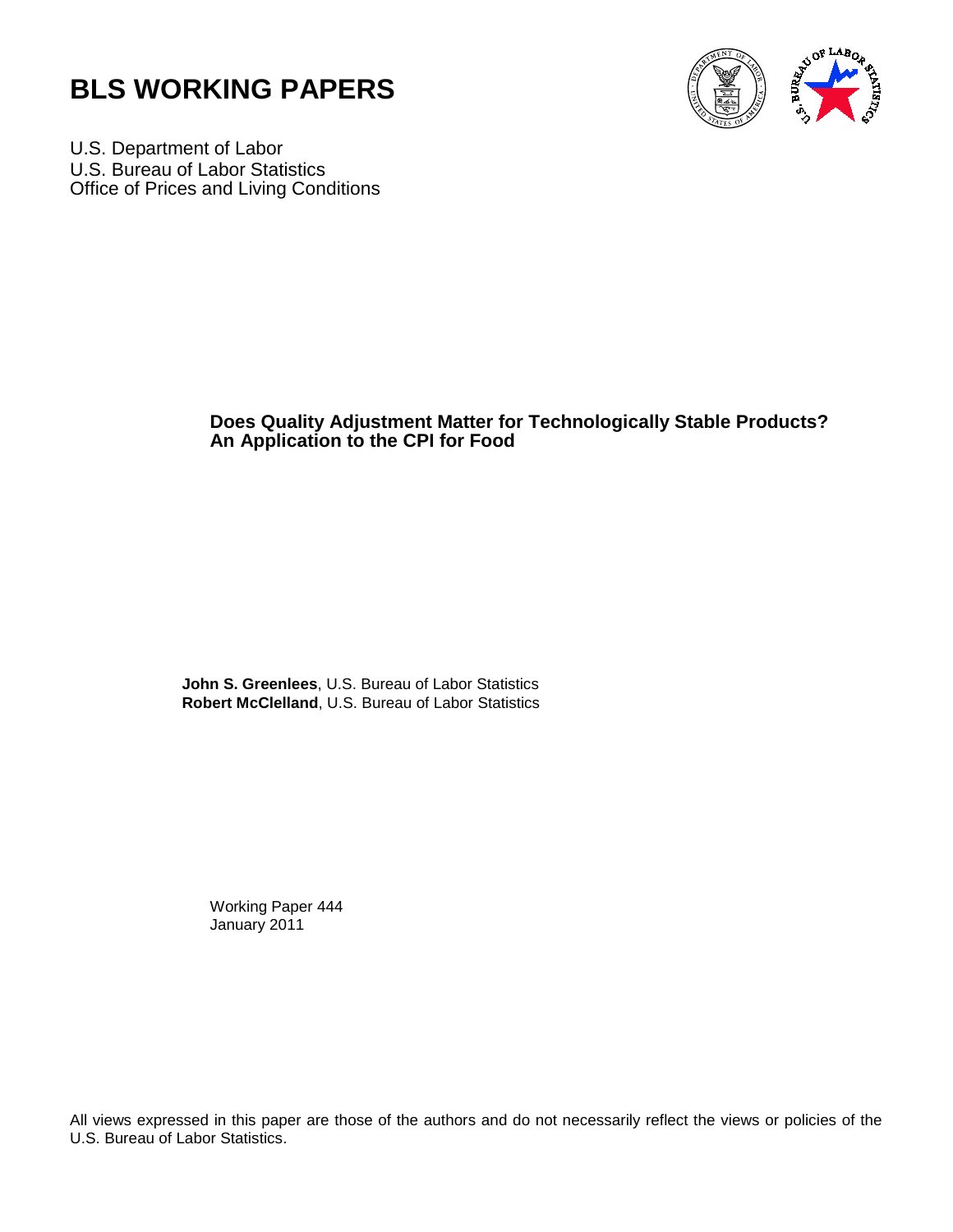# **Does Quality Adjustment Matter for Technologically Stable Products? An Application to the CPI for Food**

by

John S. Greenlees Robert McClelland

*U. S. Bureau of Labor Statistics* 

December 23, 2010

Paper prepared for presentation at the Annual Meeting of the American Economic Association in Denver, Colorado, January 9, 2011. An earlier version of this paper was presented at the NBER Summer Institute Joint Session with the Conference on Research in Income and Wealth in Cambridge, Massachusetts, July 20, 2010. The authors thank Taylor Blackburn for outstanding research assistance. Valuable comments have been received from Ana Aizcorbe, Ralph Bradley, Ronald Johnson, Aviv Nevo, and Marshall Reinsdorf. All views expressed in this paper are those of the authors and do not necessarily reflect the views or policies of the U.S. Bureau of Labor Statistics.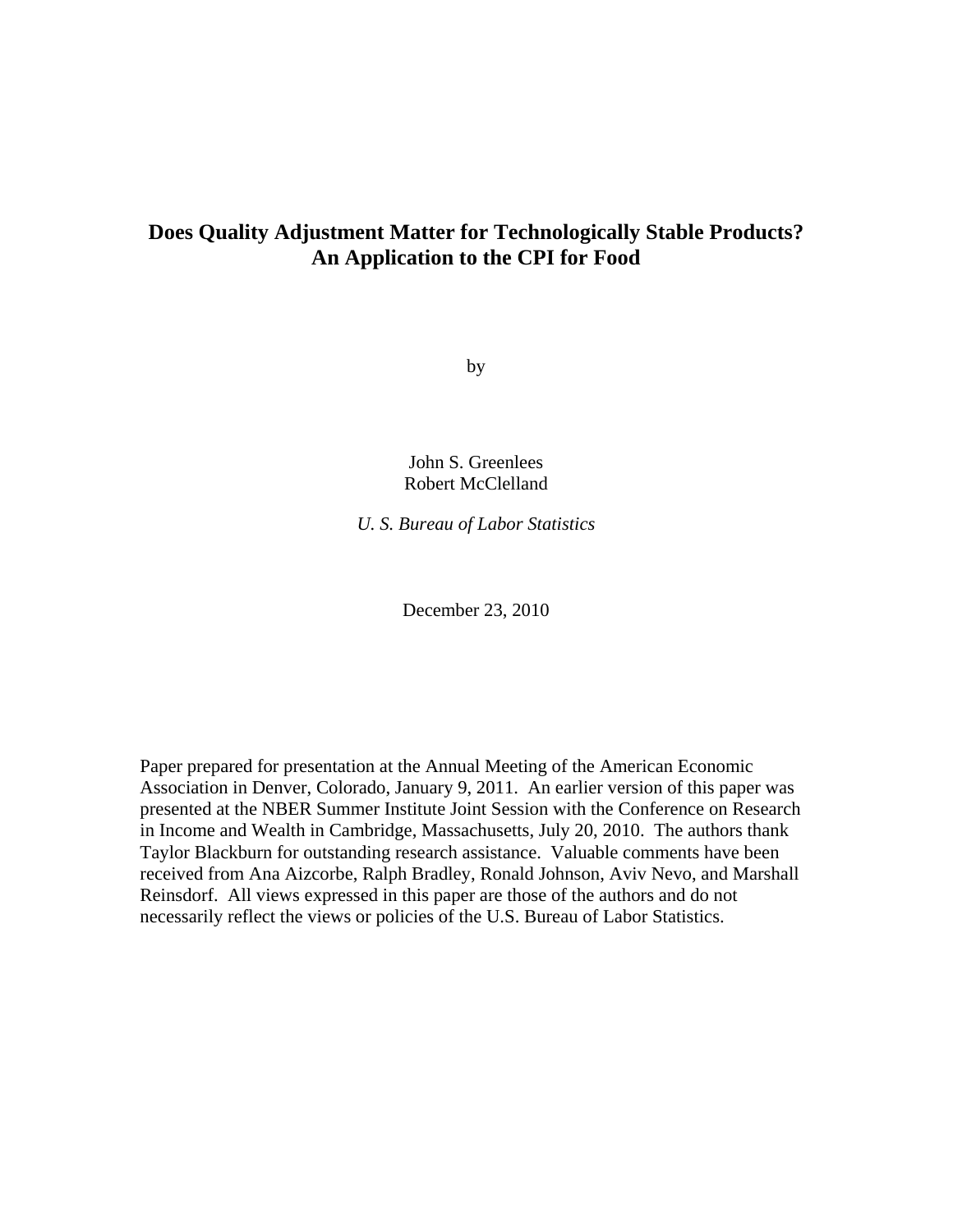#### **Abstract**

For most indexes in the Consumer Price Index (CPI), the Bureau of Labor Statistics (BLS) uses a form of the "matched-model" approach. It has long been recognized that the matched-model method can underestimate quality improvement, and therefore overestimate price inflation, for products exhibiting rapid technological improvement. In contrast, it is frequently taken for granted that the matched model approach accurately reflects price inflation for items that have no major trend in quality. In this paper we investigate that hypothesis using CPI data for retail food items. Our results provide evidence on the accuracy of the CPI, on the validity of models of retail firm pricing behavior, and on recent work on the stickiness of prices.

The BLS handling of product replacements differs from a pure matched-model method. When an item disappears and is replaced in the CPI sample by another item, a CPI analyst in Washington decides whether the replacement product's characteristics are "comparable" or "non-comparable" to those of the old product. If the two products are judged non-comparable, they are treated as wholly different models, and their qualityadjusted price difference is imputed from the price movements of other items in the sample. If the two products are judged comparable, however, their prices are used in the index without adjustment, in the same way as if no model change had taken place. As typically discussed, a matched-model index is one that imputes price change in all cases of product replacement.

Our paper examines monthly price changes of continuing goods, comparable substitutes and non-comparable substitutes for a set of food items during a six-year period from 2003 through 2009. For substitutions, we compute both the actual price changes and estimated quality-adjusted changes. In previous work we selected 14 relatively homogeneous food categories in order to focus on price differences across stores. In this paper, we examine an expanded set of 39 categories, including many that comprise products with widely varying characteristics and more frequent turnover: for example, lunchmeats and snacks.

We find, first, that price changes for comparable substitutions are, on average, sharply greater than price changes for continuing quotes. Second, comparing our quality-adjusted and unadjusted price changes for comparable substitutes, we cannot reject the hypothesis that they are equal on average. This indicates that the CPI analysts may be roughly correct in their decisions that no significant quality changes have taken place in those cases. It also supports the idea described most recently in Nakamura and Steinsson, (as opposed to Klenow and Willis) that firms take the opportunity of product replacement to make changes in the quality-adjusted price. Finally, for substitutes judged noncomparable, we find that on average the hedonically-adjusted price changes are significantly higher than the price changes imputed using the CPI method. This suggests that the current CPI procedure for non-comparable substitutions may underestimate price change, thereby overestimating quality change. Research on this issue should continue, and conclusions about the CPI treatment of product changes will, in turn, have potentially important implications for the measurement of real output and the response of prices to monetary policy.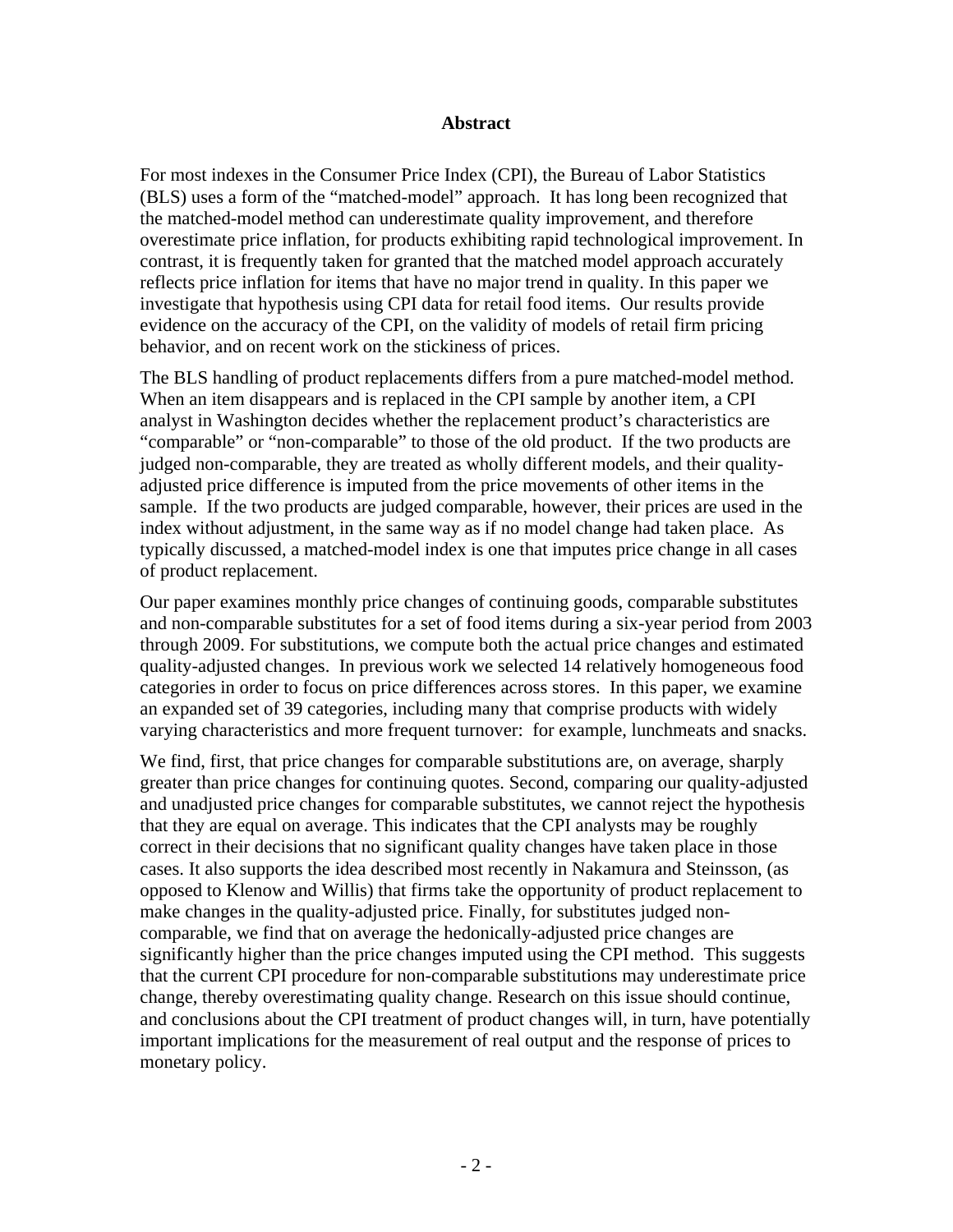#### **I. Introduction**

For most indexes in the Consumer Price Index (CPI), the Bureau of Labor Statistics (BLS) estimates price inflation using a form of the "matched-model" approach. The intent of that approach is to form a price index from a sample of related goods or services, with the objective of following the price of each specific model or item for the entire life of the sample. Because the same model is followed over time, the qualityadjusted change in price is simply the observed change in price. If, as may happen, an item is no longer sold, another model is found and the price of the new item is followed. In the purest form of the matched-model approach, no explicit comparison is made between the old and new items, so that no account is made of differences in price or quality between the old and new items.

Consequently, if technological improvements lead to a persistent upward trend in quality, so that new items are superior to old items, quality improvement is underestimated, and therefore price inflation will be overestimated. This has frequently led to recommendations that the BLS employ the hedonic method of quality adjustment, and since the late 1990s the CPI has adopted hedonic regression models for several consumer durable goods indexes, such as televisions.<sup>1</sup> As a corollary, it is frequently taken for granted that the matched model approach accurately reflects price inflation for product areas that have no ongoing change in quality.

The BLS handling of product replacements, however, has one crucial aspect that researchers and commentators sometimes fail to take into account. When a product disappears and is replaced in the CPI sample by another similar item, an analyst in Washington first decides whether the new product's characteristics are "comparable" or "non-comparable" to those of the old product. If the two products are judged noncomparable, they are treated as wholly different models, and their quality-adjusted price difference is imputed from the price movements of other items in the sample. But if the two products are judged comparable, their prices are used in the index without adjustment, in the same way as if no model change had taken place. As typically discussed, a matched-model index is one that imputes price change in all cases of product replacement.

If the BLS method for imputing the prices of non-comparable replacements is, on average, incorrect, price inflation will be underestimated or overestimated. Price inflation also will be underestimated or overestimated if, on average, products judged comparable actually are of lower or higher quality than the items they replace in the CPI sample. This problem potentially exists in any product, regardless of the extent of technological change.

In this paper we investigate both issues by comparing the BLS variant of the matched model approach to quality adjusted indexes for retail food items. We examine monthly price changes of continuing goods, comparable substitutes and non-comparable substitutes for a set of 39 food item categories during a six-year period from 2003 through 2009. Using the CPI Research Database developed by the BLS, our work

 $1$  Earlier the BLS had implemented hedonic quality adjustment in CPI shelter and apparel indexes. See Johnson *et al.* (2006) for a discussion of CPI hedonic models.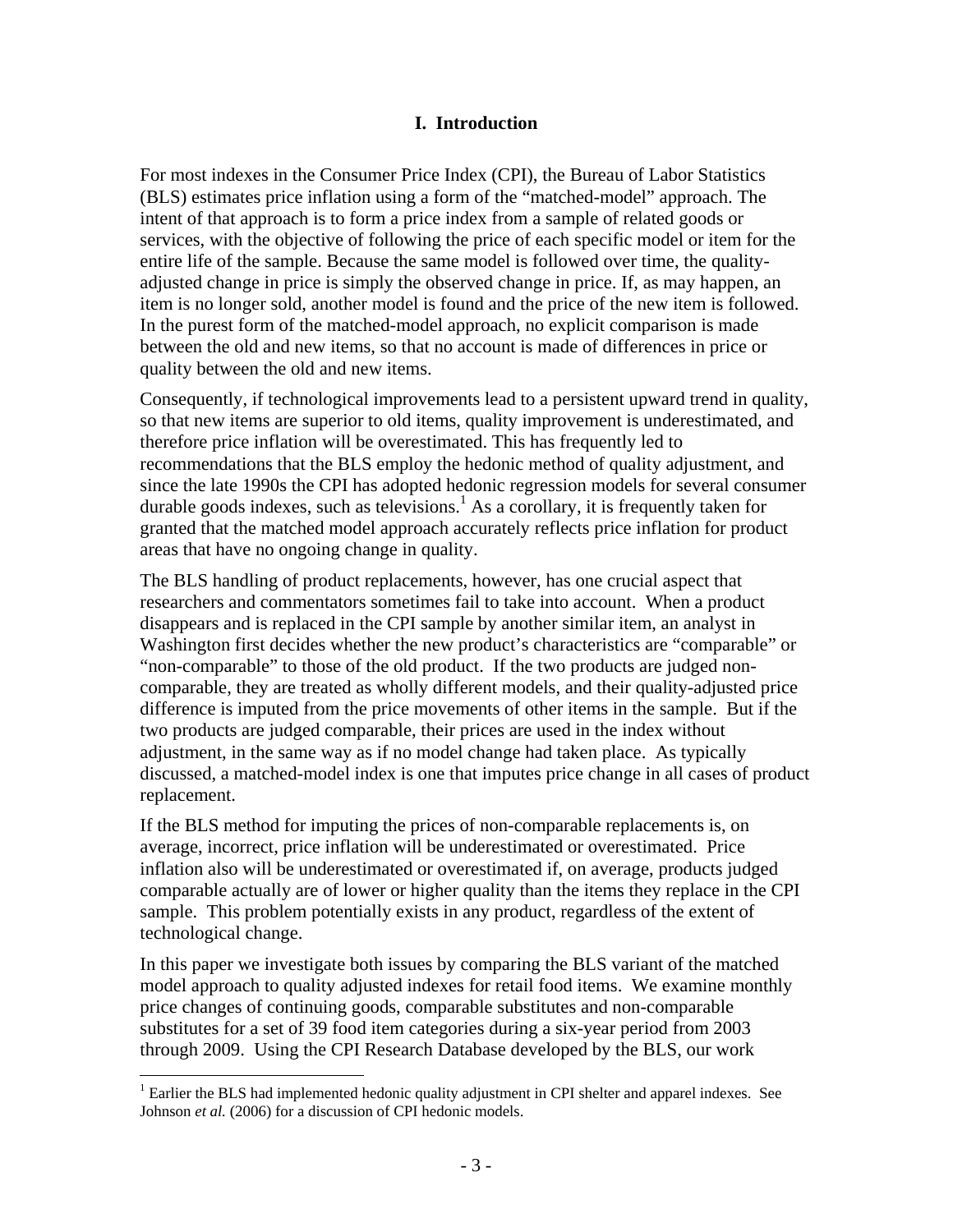observes differences in product characteristics, or what we will loosely refer to as "quality," using detailed information on the individual items priced in the CPI. For substitutions, we compute both the actual price changes and estimated quality-adjusted changes. In previous work we selected 14 relatively homogeneous food categories in order to focus on price differences across stores.<sup>2</sup> In this paper, we examine a much larger and broader set of categories, including many that comprise products with widely varying characteristics and more frequent turnover: for example, lunchmeats and snacks.

Section II describes the CPI pricing procedures and the CPI data that will be used in our analysis, and section III lays out a simple price change model. We present our index simulation results in section IV and our major conclusions and implications in section V.

#### **II. CPI Procedures and Data**

CPI pricing begins with the sampling of geographic areas, then of outlets (stores, service providers, websites, and other sales establishments), followed by the sampling of one or more individual products within each sample outlet. Each of the 39 item categories we study here represents either an "Entry-Level Item" (ELI), the level of item definition from which data collectors begin item sampling, or a "cluster," a major division within the ELI. An example of an ELI is Coffee, which comprises two clusters: roasted coffee and instant or freeze dried coffee. The area, outlet, and product selection processes all are based on decentralized probability sampling, in contrast to some other countries that select the CPI item sample at the national level to ensure widespread and continuing product availability. As a result, the US CPI contains an unusually great variety of sampled items within any category, and it also encounters a relatively large number of forced product replacements when sampled items disappear from outlets.

Once selected, CPI items are "repriced" on a regular basis. In most areas of the country, collection of most prices takes place only in odd or even months. The BLS, however, prices food at home, along with at energy and selected other items, on a monthly basis in all areas. Thus, the empirical price data we study in this paper are almost exclusively observed on a monthly frequency.<sup>3</sup>

For our empirical analysis we constructed a sample of all item prices—what the BLS calls "quotes"— for each month from September 2003 through September 2009 and in each of the 39 food categories. Note that the same individual item in a given store will be observed in multiple months until the outlet rotates out of the sample after four years or the item can no longer be found and the BLS data collector must substitute a similar item. When the latter situation occurs, CPI terminology refers to the substituted item as a new "version." The CPI analyst in Washington must then decide whether the new version's characteristics are "comparable" or "non-comparable" to those of the old version. If the two versions are judged comparable, their prices are used in the index without

 $2^2$  Greenlees and McClelland (2007, 2008).

 $3$  The exception is wine at home, which is not included under Food in the CPI item structure and is therefore priced on a bimonthly basis in most areas.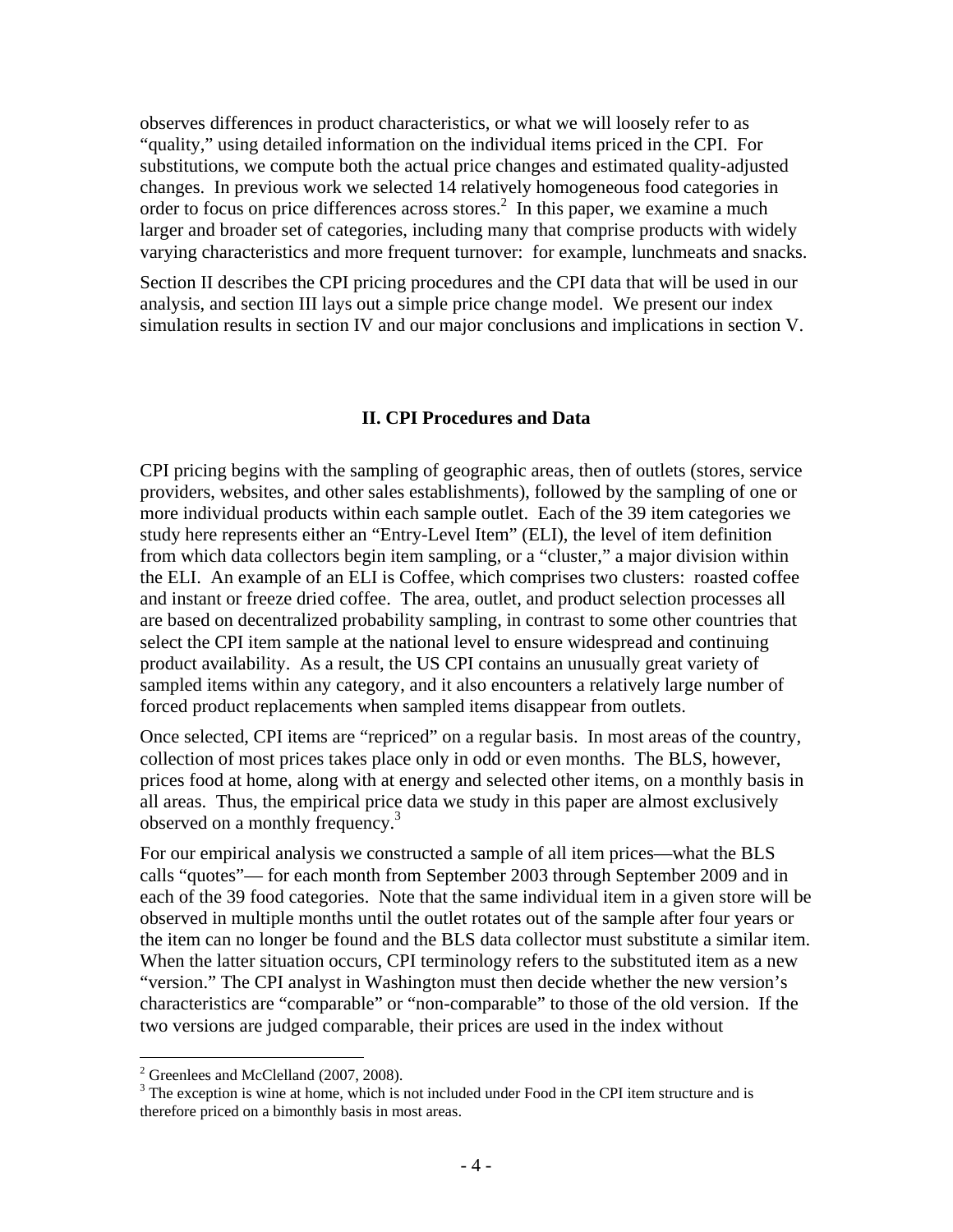adjustment, in the same way as if no substitution had taken place. If the versions are noncomparable, however, they are, in effect, treated as different products, and the difference in their prices is implicitly attributed to a difference in item quality (except for an inflation factor between the two periods, which is imputed from the movements of other items in the sample).

We will refer to the sequence of observations on a version as a "version string", and the sequence of observations on comparable versions of an individual product as an "item string." Thus, an item string may comprise more than one version string, and it may extend over a period from one month to several years, depending on when or if a noncomparable substitution takes place for that product. Taken together, the version strings for a particular sampled item comprise what Klenow and Malin (2009) refer to as a "quote line"; the item strings together comprise a quote line as well. In the simplest cases, when there are no substitutions of the item, the quote line, item string, and version string will be identical.

Because it is based primarily on the month-to-month changes in the prices of identical items, the CPI approach described in the previous paragraph yields a form of "matched model" index, although the latter term is not always precisely defined. The international CPI manual defines "matched models" merely as the practice of pricing exactly the same product in two or more consecutive periods,<sup>4</sup> and it stresses that when items are replaced with new ones of different quality a quality-adjusted price is required. Other studies of the efficacy of matched-model indexes, however, sometimes use the term to refer to the stylized case in which the index is based only on price changes for continuing items.<sup>5</sup> The CPI approach clearly differs from this pure matched-model index because of the use of comparable substitutions, the same practice that forces us to distinguish in this paper between version strings and item strings.<sup>6</sup> If all item replacements were judged noncomparable, an item string would be equivalent to a version string, and *only* prices of identical items would be compared for use in the CPI. That would follow the pure matched-model concept. At the other extreme, if CPI analysts judged that all item replacements are comparable, each item string would last until the sample is rotated. In that case the CPI would be computed with no recognition of any changes in item quality from period to period.<sup>7</sup>

Because these two extremes should produce substantially different estimates of price inflation, CPI staff have developed written criteria for each ELI to help guide the analysts' comparability decisions. As an example, the appendix shows the characteristics that are recorded by the CPI for the breakfast sausage cluster and that are used in comparability decisions. For breakfast sausage, the criteria indicate that a substitution

1

 $4^4$  ILO (2004, p. 47).

<sup>5</sup> See, for example, Silver and Heravi (2005, p. 269), Aizcorbe *et al.* (2000, p.4), Aizcorbe *et al.* (2003, p.6), and Aizcorbe and Pho (2005, p.5).

 $6$  This is recognized by Aizcorbe *et al.* (2003, footnote 6), who distinguish between "matched model" indexes" and the methods used by statistical agencies. Triplett (2006, p. 15) notes the two meanings of "matched model" and suggests that "matched models only" might be a better term for the pure matched model approach.

 $<sup>7</sup>$  Exceptions to the substitution-handling process described here, such as the use of hedonic regressions for</sup> quality adjustment, occur elsewhere in the CPI but are very rare in the food categories.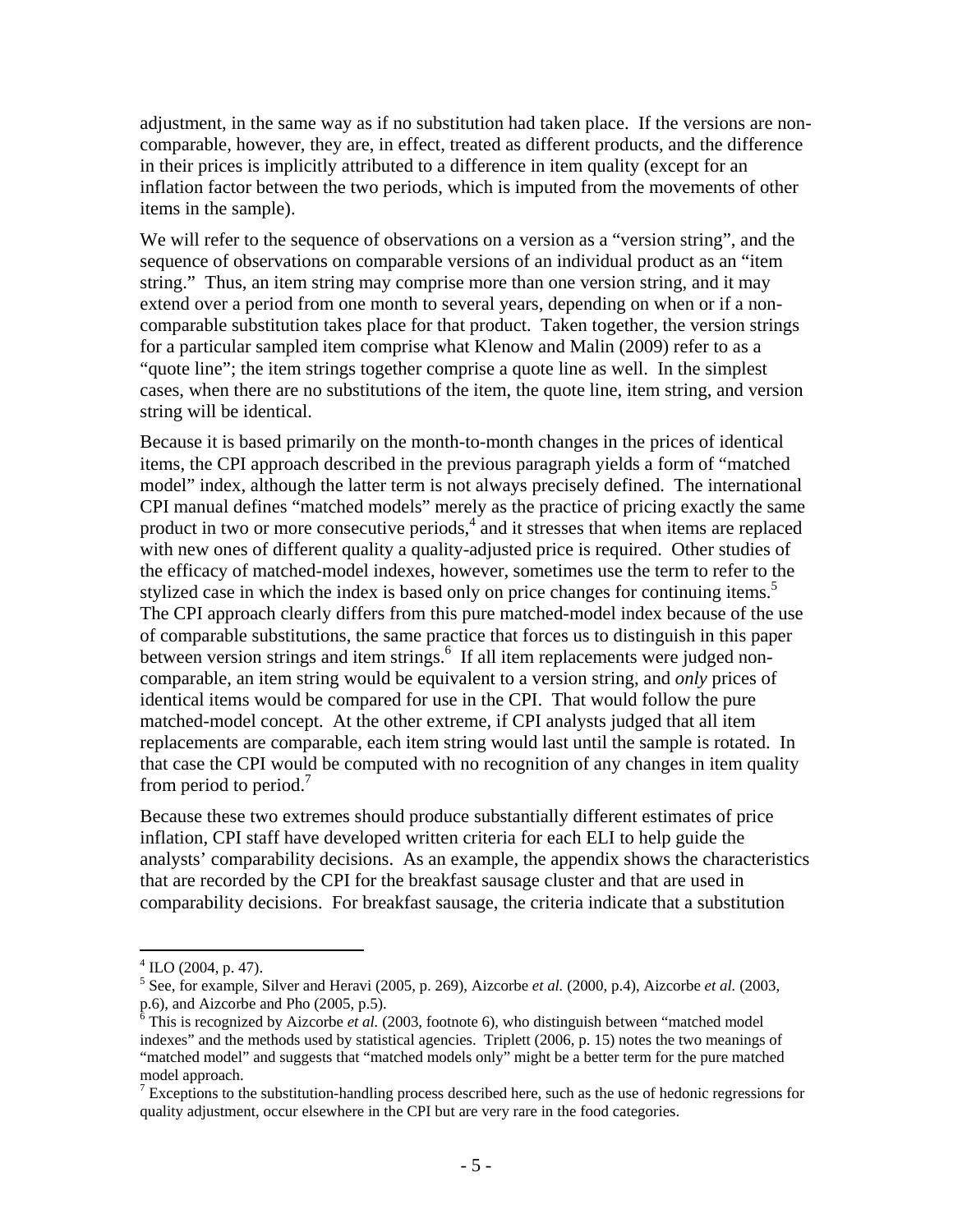from links to patties, for example, should always be judged non-comparable. The same would be true for a substitution from a national brand of sausage to a store brand. On the

A small research literature exists on the difference between matched model and hedonic indexes; among the most widely-cited studies are other hand, a substitution from mild to hot sausage would normally be considered comparable. those by Silver and Heravi (2005) and Aizcorbe *et al.* (2000, 2003). Triplett (2006) devotes chapter IV to reviewing some of that literature and examining the criteria necessary for a matched model index to closely approximate an index using hedonic quality adjustments. Triplett assumes that all replacements are treated as non-comparable, so that the difference in price between an old item and its replacement is implicitly attributed to a difference in item quality. Markets with both rapid turnover of models and improvement in quality for items would seem to cause the matched model index to rise faster (or fall more slowly) than a hedonic index. However, this depends on the structure of the market: if prices of existing items fall in response to the introduction of higher quality items, the matched model index may be quite close to the hedonic index. Aizcorbe and Pho (2005) further point out that part of the difference between hedonic and matched model indexes may be caused by differences in how weights are used in the two indexes. $8<sup>8</sup>$ 

While Triplett examines the case of items undergoing rapid technological improvement, such as personal computers, Silver and Heravi (2005) also examine durable goods, such as washing machines, that are not experiencing the same degree of improvement. While the markets they study are subject to rapid market turnover, the difference between matched model and hedonic indexes will depend on a number of possible strategies by firms. For example, retailers could sharply drop the prices of items at the end of their life, or they may price discriminate by charging a premium at the beginning of a model's life. Further, manufacturers may introduce items at a discount in order in penetrate a new market.

## **III. A Model of Substitution Handling Methods in the CPI**

In this section we present a simple model for price change within a given item-area stratum, or "cell," of the CPI. We categorize price changes in two ways: first, by whether or not there is a product substitution (a change in product characteristics or "quality") and second, by whether the CPI commodity analyst judges the substitute item to be "comparable" or "non-comparable" to the older version. For each of these situations we compare the treatment in the food categories of the CPI to the quality adjustments yielded by a hedonic model.

Our stylized discussion of price change is designed not to model firm decision-making but rather to express, in statistical terms, the contrasting treatment of substitutions in the CPI and hedonic methods. Both can be thought of as estimating the "true" or "pure" quality-adjusted price change for each item in the sample, then aggregating up those estimated values to generate an index for the full sample. Therefore, we focus on the

<sup>&</sup>lt;sup>8</sup> In particular, they consider hedonic indexes calculated by running unweighted regressions of variables for item characteristics and dummy variables for time.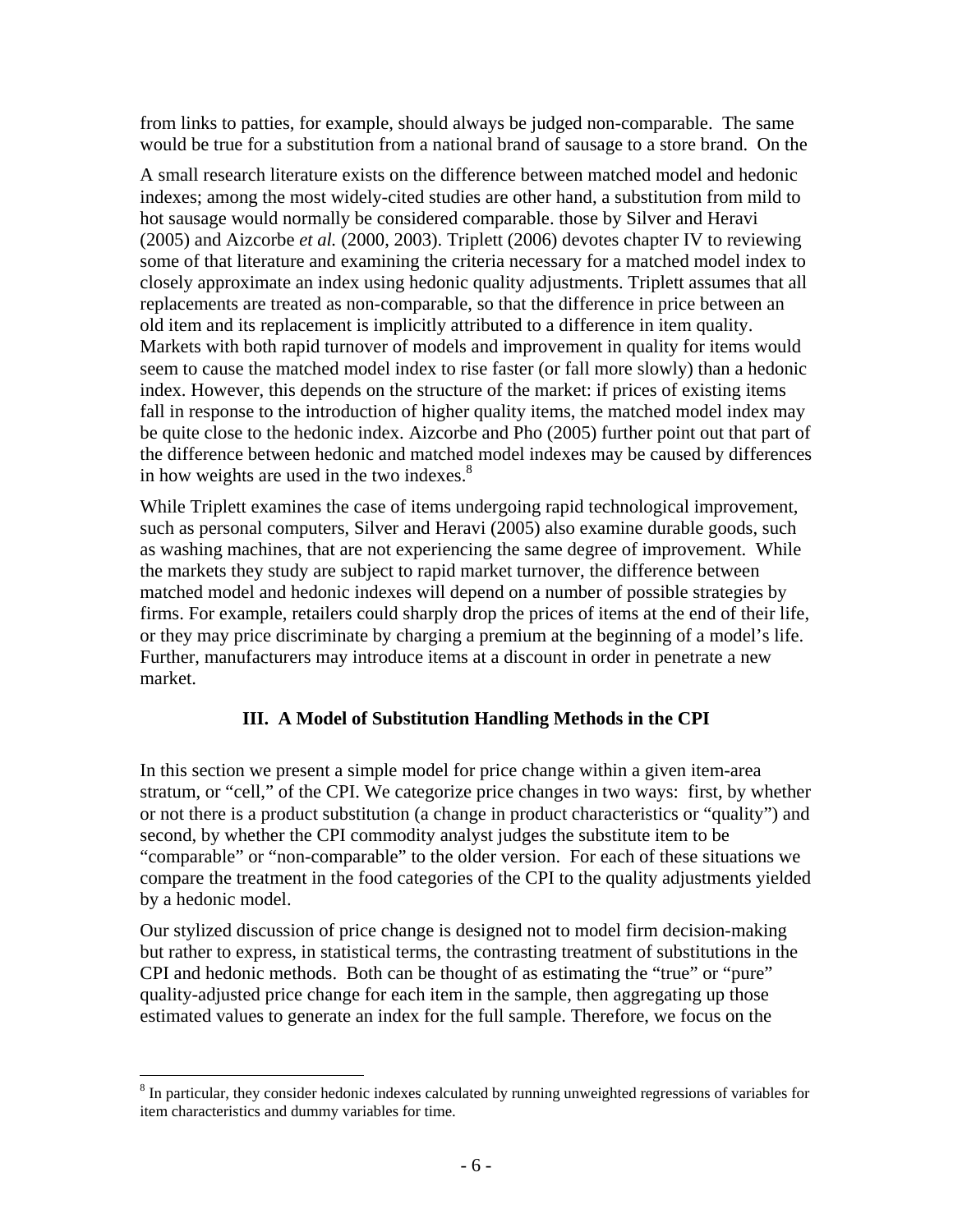measurement of price change for a specific item *i* at a specific point in time *t* under the two approaches.

All variables are measured as log-changes. We suppress the time subscript for brevity in notation. The variable  $\pi_i$  represents the observed log-change in price for the specific item, whereas  $\tau_i$  represents the underlying variable of interest: the price change for that item net of the value of any change in quality. The quality change is indicated by *qi*, and most other symbols we introduce will represent random variation terms. For convenience, we ignore all issues of sample weighting.

For convenience of exposition, we proceed by working within the unweighted stochastic approach to the price index problem. As discussed in, for example, the international CPI manual,<sup>9</sup> the stochastic approach is usually contrasted with the more familiar economic approach embedded in cost-of-living index theory and adopted by the BLS as a framework for the CPI. By relying on the stochastic approach we avoid dealing with such factors as utility functions, substitution elasticities, and spending weights, while losing nothing of importance for present purposes. In algebraic terms, our assumption is that the price of a specific sampled and tracked product changes according to:

$$
\pi_i = q_i + \tau_i \tag{1}
$$

We now turn to a description of how the CPI and hedonic methods handle continuing and substitute items. In formulas for estimators, we will use superscripts or subscripts to represent the pricing situation and method being used. Substitutions are denoted by the superscript S, or by SC or SN when it is necessary to indicate whether they are comparable or not; unchanged, continuing observations have superscript U. The H superscript indicates a hedonic, as opposed to CPI-method, estimate.

Price measurement for continuing items. In this case, for an item we have by assumption no quality change, and consequently:

$$
\pi_i = \tau_i \tag{2}
$$

The CPI will measure the price change by direct observation of the unadjusted price change, and thus its estimate of "pure" price change will be correct for continuing items:

$$
\hat{\tau}_i^U = \pi_i = \tau_i \tag{3}
$$

Now, assume that the hedonic model being employed is specified appropriately and that it yields an unbiased estimate of quality in each period and therefore an unbiased estimate of quality log-change *q* for each item. When a product version changes, the hedonic estimate of quality change is given by:

$$
q_i = \hat{q}_i^H + \hat{\varphi}_i \tag{4}
$$

In equation (4),  $\hat{\varphi}_i$  is a mean-zero term representing the difference between the true quality change  $q_i$  and the estimated change  $\hat{q}_i^H$ . When there is no version change, however, the hedonic estimate of quality change will necessarily be zero under our assumption that no product characteristic regressor variables have changed. As a result,

<sup>&</sup>lt;u>.</u> <sup>9</sup> ILO (2004), paragraphs 16.75-16.78.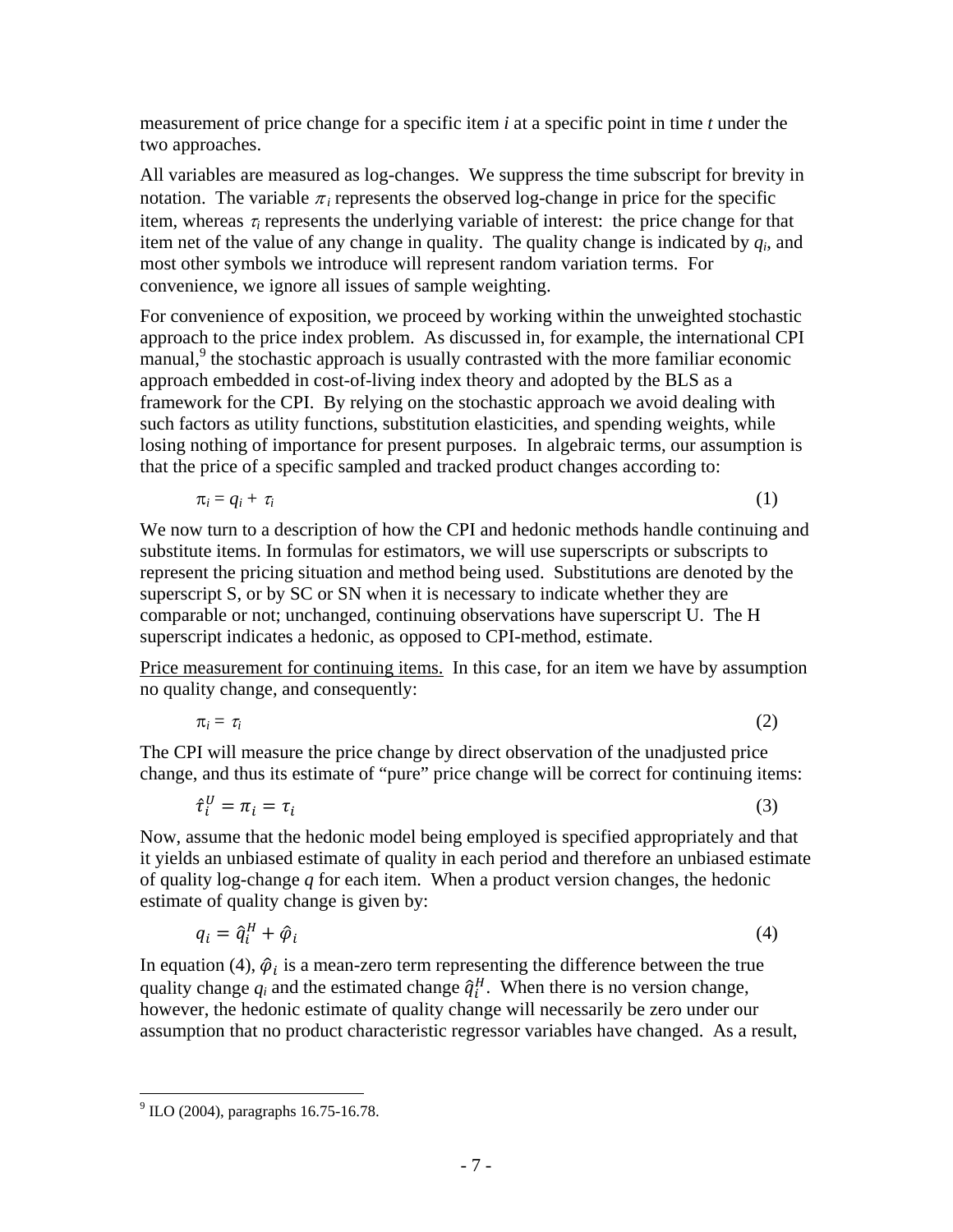as in the CPI case, the hedonic model also yields the correct measure of pure price change  $\tau_i$ :

$$
\hat{\tau}_i^{UH} = \pi_i = \tau_i \tag{5}
$$

Price measurement for substitute items. As mentioned earlier, the CPI has two methods for handling price changes of substitute food items, depending on whether the versions are judged comparable or non-comparable. (We note again that for some items outside the food area, the CPI employs direct quality adjustments, including hedonic adjustments.) For comparable substitutions, the CPI directly compares the product price in the current and previous period. The CPI index change then over- or underestimates the target  $\tau_i$  by the size and direction of the true quality change  $q_i$ .

$$
\hat{\tau}_i^{SC} = \pi_i = q_i + \tau_i \tag{6}
$$

We emphasize that the classification of a version change as a comparable substitution is based on a judgment by the trained CPI commodity analyst that any quality change is minimal. If *qi* is always zero for comparable substitutions, there is no error, and if the conditional expectation of  $q_i$  is zero, there is no bias. Otherwise, both the bias and variance of the CPI estimate will depend on the distribution of true quality changes, conditional on the comparability decision.

In the case of non-comparable substitutions, the CPI does not use the observed price difference between the old and new version to generate its estimate of pure price change. Instead, the CPI estimate is the cell-average of the log-price changes measured for continuing items and comparable substitutes in that period.<sup>10</sup> Let  $w_U$  and  $w_{SC}$  indicate the proportions of those groups, respectively, in the population.<sup>11</sup> Further, let  $\overline{\pi^{U}}$  and  $\overline{\pi^{SC}}$ represent the means of observed price changes in the corresponding subsamples. Then, using  $(3)$  and  $(5)$ , we obtain:

$$
\hat{\tau}_i^{SN} = \frac{w_u}{w_u + w_{SC}} \overline{\pi^U} + \frac{w_{SC}}{w_u + w_{SC}} \overline{\pi^{SC}}
$$
\n<sup>(7)</sup>

In a substitution case, whether comparable or non-comparable, the hedonic index estimates pure price change by subtracting the estimated change in quality:

$$
\hat{\tau}_i^{SH} = \pi_i - \hat{q}_i^H = \tau_i + (q_i - \hat{q}_i^H) = \tau_i + \hat{\varphi}_i
$$
\n(8)

The second equality in (8) is obtained by substituting from equation (1) and the third equality comes from (4). Under our assumptions, the hedonic estimate is unbiased overall. However, in principle the expectation and/or variance of  $\hat{\varphi}_i$  are conditional on the information that the analyst has judged the versions comparable.

 $10$  As a technical matter, the substitute item in question is excluded from the calculation of the cell estimate of price change, and that cell estimate is then employed to impute the pure price change for the noncomparable substitute. The cell estimate is the mean log-price change because basic CPI food indexes are computed using a geometric mean formula.

 $11$  As detailed in section IV below, in reality the population of items over which the weighted-average prices in (8) are calculated is actually a subset of the item-area stratum for which the basic index is defined. This distinction is not germane to the fundamental objectives of this paper.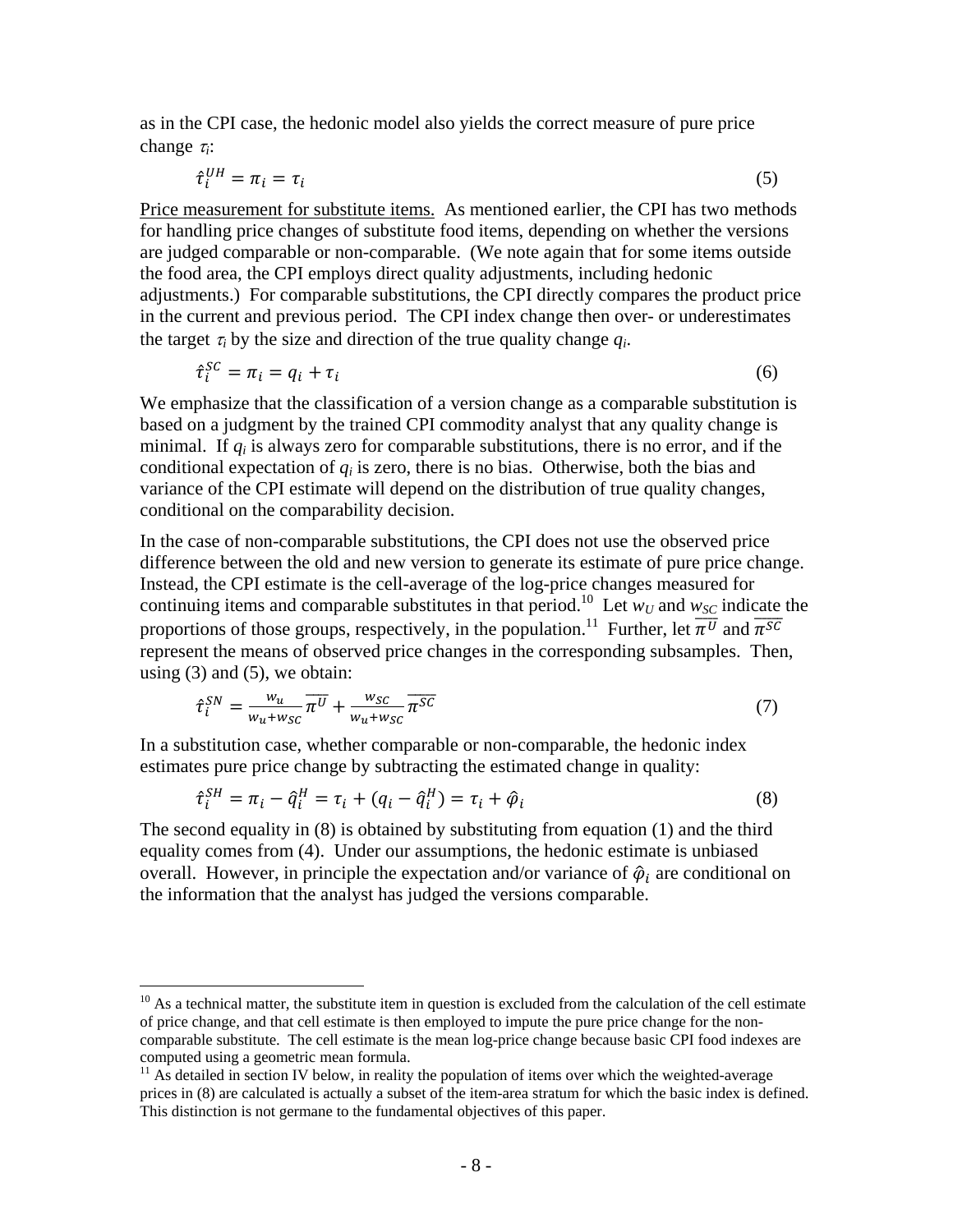Basic index measurement. We now introduce an asterisk superscript to indicate  $\tau^*$ , the underlying population mean price change, which is the target aggregate statistic to be measured for the item-area stratum. We now assume that

 $\tau_i = \tau^* + \varepsilon_i$  (9)

The  $\varepsilon_i$  term is unique to the item and reflects the difference between its pure price change and the underlying population mean. There may be some intertemporal correlation in the  $\varepsilon$  if, for example, individual item price levels exhibit a reversion to trend. Moreover, we permit the possibility that, although the population mean of  $\varepsilon_i$  is zero, its expected value conditional on a substitution may be nonzero. That is, we want to allow for the possibility that the expected value of  $\tau_i$ , the change in the item's "pure" price, is larger or smaller for changing products than for continuing identical products. This might occur if, for example, there is an operational or public-relations cost associated with increasing prices, making it more advantageous to increase the pure price at the same time that a product modification is being introduced.<sup>12</sup> Alternatively, in some product markets it is commonly observed that new, improved products tend to appear at lower quality-adjusted prices, suggesting that  $\varepsilon$  would be negative and  $q$  positive at the time of substitution.

Assuming that the sample is drawn and weighted appropriately, both the CPI and hedonic approaches will yield unbiased estimates of  $\tau^*$  if they are based on unbiased estimates of  $\tau_i$  for each item.

Using the notation  $\bar{\tau}_i^{\bar{U}}$  to represent the mean of  $\hat{\tau}_i^{\bar{U}}$  averaged over the sample of unchanged items, and similarly for the other two item groups, we can write the CPI index change estimate *I* as:

$$
I = w_U \overline{\hat{\tau}_l^U} + w_{SC} \overline{\hat{\tau}_l^{SC}} + (1 - w_U - w_{SC}) \overline{\hat{\tau}_l^{SN}}
$$
(10)

Based on equations (3), (6), and (7) in the previous subsection, however, this naturally collapses to the same value used to impute the price changes for non-comparable substitutions:

$$
I = \frac{w_u}{w_u + w_{SC}} \overline{\pi^U} + \frac{w_{SC}}{w_u + w_{SC}} \overline{\pi^{SC}}
$$
 (11)

We can now combine (11) with (9) to write the expected value of *I* as:

1

$$
E(I) = \frac{w_u}{w_u + w_{SC}} [\tau^* + E(\varepsilon_i | U)] + \frac{w_{SC}}{w_u + w_{SC}} [\tau^* + E(\varepsilon_i | SC) + E(q_i | SC)]
$$
  
=  $\tau^* + \frac{w_u}{w_u + w_{SC}} [E(\varepsilon_i | U)] + \frac{w_{SC}}{w_u + w_{SC}} [E(\varepsilon_i | SC) + E(q_i | SC)]$  (12)

Then, since the expected value of  $\varepsilon_i$  over the entire sample will be zero,<sup>13</sup> simple algebra yields:

$$
E(I) = \tau^* - \frac{w_{SN}}{w_u + w_{SC}} E(\varepsilon_i | SN) + \frac{w_{SC}}{w_u + w_{SC}} [E(q_i | SC)] \tag{13}
$$

<sup>&</sup>lt;sup>12</sup> This hypothesis was raised by Armknecht *et al.* (1997) and most recently by Nakamura and Steinsson (2008).

 $<sup>13</sup>$  Here for convenience we ignore the complication that, in finite samples, the proportions of continuing</sup> items and of comparable and non-comparable substitute products may not equal their population proportions.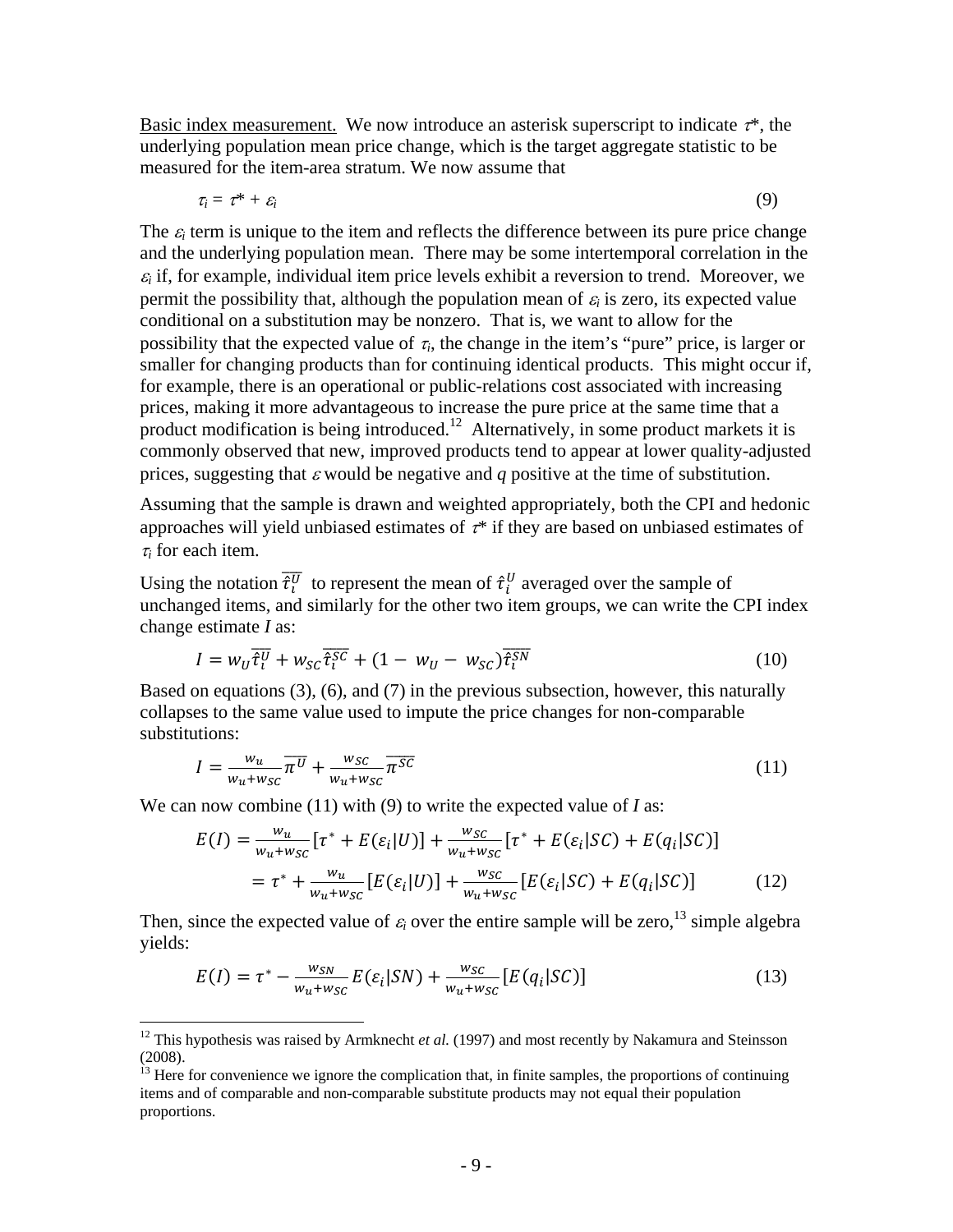Equation (13) shows that  $E(I)$  can fail to equal  $\tau^*$  due to two important sources of potential bias: first, the expected value of *q* for substitutions judged comparable may be nonzero (i.e., the decision to call them comparable was incorrect); and second, the expected value of  $\varepsilon_i$  for non-comparable substitutions may differ from zero (i.e., the implicit valuation of quality difference was incorrect).

At first it may seem surprising that the true quality change for non-comparable substitutes plays no role in (13) and the equations that precede it. This occurs because, conditional on the other variables, the true change in the non-comparable substitute's quality  $q_i$  does not affect the amount by which the item's true price change  $\tau_i$  is mis-estimated. One can, however, think of the CPI process as making an implicit estimate of the quality change for a non-comparable substitution, equal to the observed price change minus the CPI estimate of  $\tau$ :

$$
\hat{q}_i^{SN} \equiv \pi_i - \hat{\tau}_i^{SN} \tag{14}
$$

From equation (1), however, we know that the true quality change for the item is

$$
q_i = \pi_i - \tau_i \tag{15}
$$

Thus, the error in the implicit estimate of  $q_i$  for non-comparable substitutes is just the negative of the error in estimating  $\tau_i$ .

The hedonic index estimate is given by:

$$
I^H = w_U \overline{\hat{\tau}_l^{UH}} + (w_{SC} + w_{SN}) \overline{\hat{\tau}_l^{SH}}
$$
\n(16)

Using equations (5), (8), and (9) this has an expected value of

$$
E(I^{H}) = w_{U}[\tau^{*} + E(\varepsilon_{i}|U)] + w_{SC}[\tau^{*} + E(\varepsilon_{i}|SC) + E(\hat{\varphi}_{i}|SC)]
$$
  
+ 
$$
w_{SN}[\tau^{*} + E(\varepsilon_{i}|SN) + E(\hat{\varphi}_{i}|SN)]
$$
  
= 
$$
\tau^{*} + w_{SC}[\tau^{*} + E(\hat{\varphi}_{i}|SC)] + w_{SN}[\tau^{*} + E(\hat{\varphi}_{i}|SN)]
$$
  
= 
$$
\tau^{*}
$$
 (17)

The second equality in (17) uses the fact that the expectation of the sample mean of  $\varepsilon_i$  is zero, and the third relies on our assumption that the hedonic regression is unbiased in all cases. Under these assumptions, the hedonic index estimate is unbiased.

#### **IV. Simulation Results**

In this section, we examine the behavior of the CPI-method index *I*, defined in equations (10) and (11), and the hedonic index  $I<sup>H</sup>$ , defined in (16). The two indexes are simulated and compared for each of our 39 sample item categories. In building our simulation model, we make several simplifying assumptions. First, we deal only with price changes at the time of product substitution; that is, within CPI quote lines. In taking this approach we are assuming that the hedonic model is used in the same way as other models employed elsewhere in the CPI. When a product substitution occurs, the price difference is adjusted by the inner product of the estimated hedonic coefficient vector and the vector of changes in item characteristic regressors. That is, the change in the hedonic index is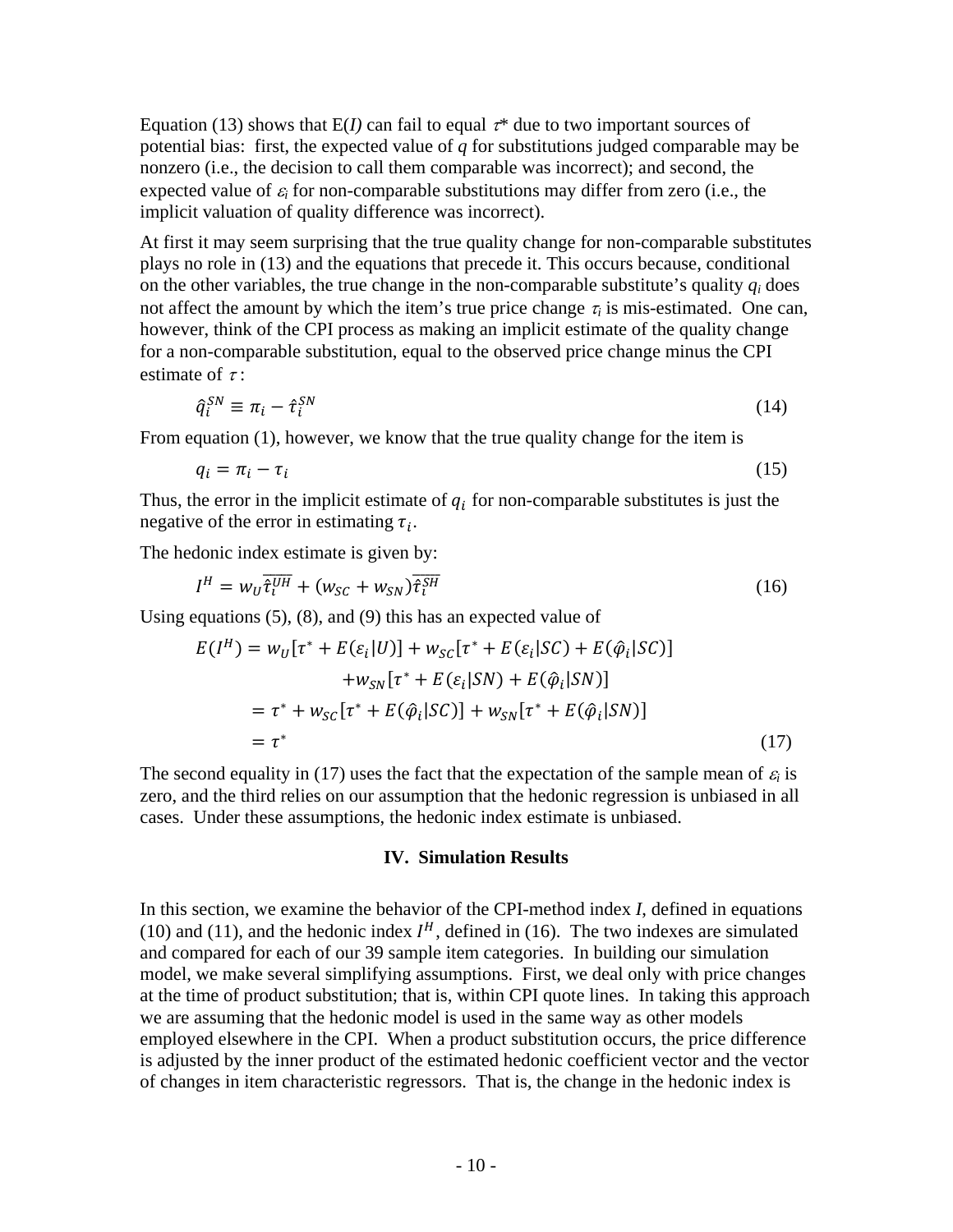not constructed from a time dummy coefficient or by evaluating regression predictions estimated for two points in time.<sup>14</sup>

A second simplification in our model is that the CPI sampling weights attached to individual items are ignored, at little or no loss in relevance. Third, we assume that the characteristics used in the hedonic regression only change at the time of version changes (i.e., substitutions). There may be occasions where small product size changes, for example, can affect the hedonic estimate of quality without generating a version change. These possibilities are ignored here for convenience in order to limit the number of situations to be analyzed. Fourth, we ignore the possibility that direct quality adjustments may be used by the CPI in some food cases. Finally, it is important to recognize that the CPI is not routinely revised when new analytical information becomes available. As a consequence, the BLS can only apply a hedonic model that has been estimated using data from a prior period.15 Our purpose here is not to develop a new real-world procedure but to use the results of hedonic regressions to cast light on the processes of quality and price change.

To implement our approach, we began by estimating a semi-logarithmic hedonic regression for each of our item categories, pooling data over our entire six-year sample period. The dependent variable in each case is (the logarithm of) price per ounce, the measure used in the CPI. As described in Greenlees and McClelland (2008), the explanatory variable vectors include a set of product characteristics specific to the item, dummy variables for each month, and dummy variables for each outlet in the sample. The outlet dummies are included to reflect the CPI maintained assumption that differences in prices across outlets, holding item characteristics constant, reflect differences in locational convenience, quality of service, and other unmeasured outletspecific characteristics. In the case of breakfast sausage, for example, the productspecific regression variables are dummies corresponding to the characteristics identified in the checklist shown in the Appendix: whether or not the sausage is country or breakfast style, its type of seasoning, and so on. Wherever applicable, the logarithm of package size in ounces, and the square of that variable, are also included in the regressions. Our previous research has shown a strong negative relationship between package size and the price per ounce.

Before reviewing the regression results, it is important to make two observations. First, because they are based on the entire study period, the hedonic coefficients will reflect information and relationships not available to the commodity analysts when they made their substitution decisions. As noted above, the value of these regressions here is for retrospective evaluation, not as a potential tool for analyst decision-making. Second, we do not assume that our hedonic indexes are perfect or that they necessarily are more accurate than the CPI-method indexes in all cases. That said, the hedonic indexes employ

 $14$  National Research Council (2002, chapter 4) refers to the CPI hedonic procedure as the indirect hedonic approach, as opposed to the direct time dummy method and the direct characteristics method involving estimation of a separate regression for each time period. Greenlees and McClelland (2008) employed the direct time dummy method to generate both hedonic indexes and indexes reflecting matched-model assumptions.

<sup>&</sup>lt;sup>15</sup> Because the CPI is used widely in contracts, international practice is to revise published CPI data only when major errors in data collection or processing are discovered.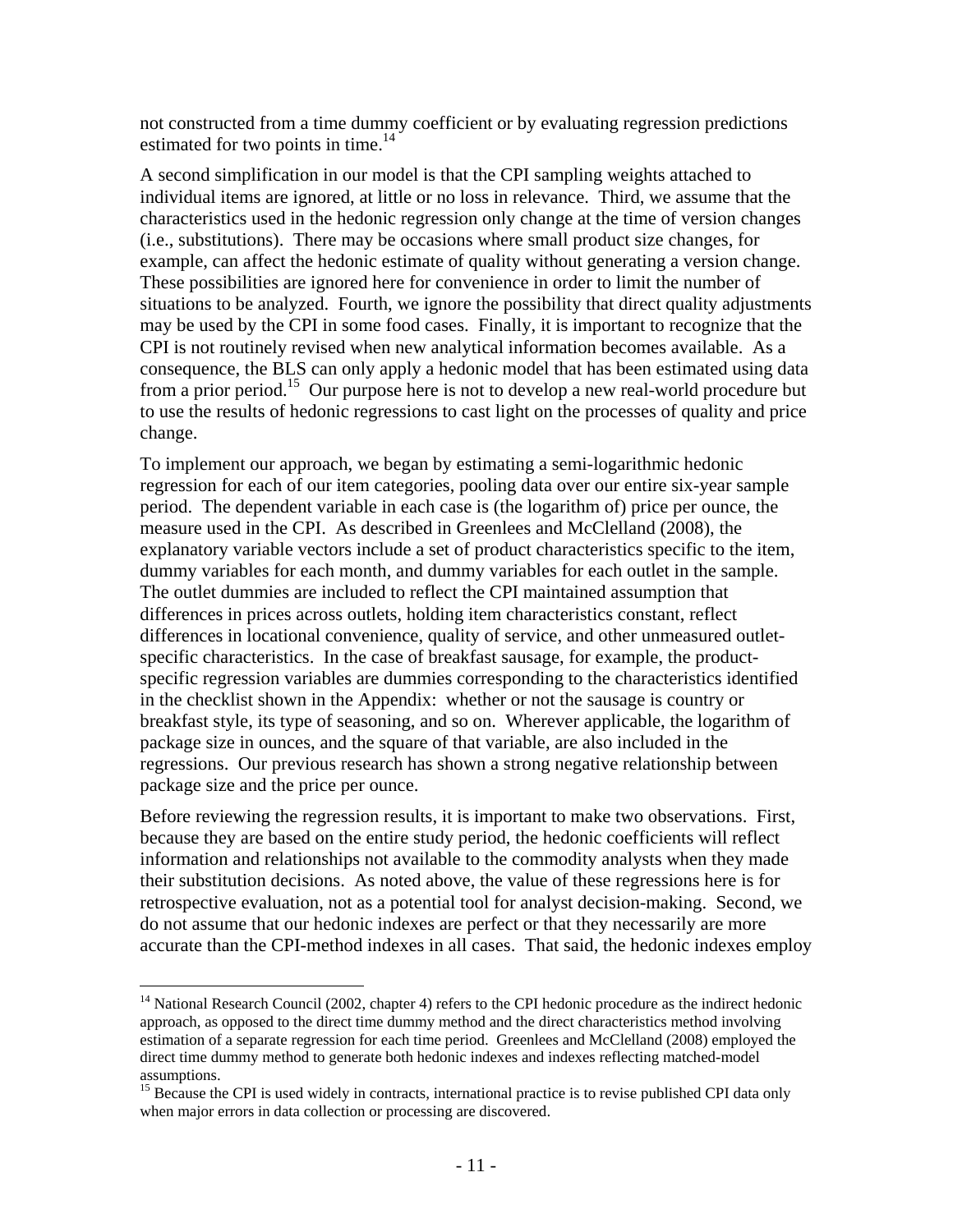all the checklist variables for our sample item categories, along with package size and some additional variables we added from text fields. Moreover, they use our entire sample to estimate marginal valuations of changes in these checklist characteristics, rather than relying on a binary comparable-non-comparable classification. We therefore believe that support is given to the CPI method when the two approaches yield similar indexes, and that, conversely, a divergence is evidence that the CPI method should be further evaluated.

Although the results of these hedonic regressions are critical for our index comparisons, space permits only an limited discussion. Again using the example of breakfast sausage, that regression employs a relatively small sample size of 13,599 price observations in the 73 months and 458 outlets. Nevertheless, most coefficients on the variables of interest have large, significant t-statistics. For example, the dummy variable for "Country Style" sausage has a t-statistic of 7.02. That style of sausage is estimated to carry approximately an eight-percent higher price than "Breakfast Style," and a 13-percent higher price than the residual Other category. Linked stuffed sausage is priced roughly ten percent higher than patties, ceteris paribus, and about 11 percent higher than formed, unstuffed links. Both package size variables are highly significant, as are the dummy variable vectors for seasoning and for several specific brands of sausage. The vectors of outlet and time dummies are also highly significant. Finally, the time-dummy coefficients indicate an approximately 10.1 percent growth in quality-adjusted price over the six-year period of study.

The breakfast sausage regression has an  $R^2$  statistic of 0.83, which is representative of our regression results. The 39  $\mathbb{R}^2$ s ranged from 0.46 to 0.94, but the median was 0.86. Only one item (round steak) yielded an  $\mathbb{R}^2$  under 0.64, and only two others were below 0.74.

Using these regression results we simulated a hedonically-adjusted breakfast sausage index, employing the estimated parameters to make quality adjustments whenever there was an item substitution (version change) in the CPI data. We made these adjustments regardless of whether the change in item characteristics between the old and substitute item was judged comparable or non-comparable by the CPI analyst. The resulting index yields a log-increase of 0.105 over six years, similar but not identical to the 0.096 obtained directly from the regression coefficients. The two estimates will necessarily differ because the simulated index makes quality adjustments only in cases of substitutions, whereas the regression parameters can reflect changes over time in the mix of product characteristics occurring through the sample rotation process.

Our simulated CPI-method index for breakfast sausage used the actual analyst comparability decisions to impute pure price change according to the model of the previous section. That log-change in that simulated index was 0.111, very slightly higher than the hedonic index. In this case, therefore, the hedonic method estimates slightly more "quality improvement" from changes in item characteristics than does the CPI method.

Table 1 shows the results of simulating indexes in that way over the period from September 2003 through September 2009 for each of our 39 item categories. The table demonstrates the wide range of categories included in our sample; nevertheless, certain important food items are not represented. The most notable of these are fruits and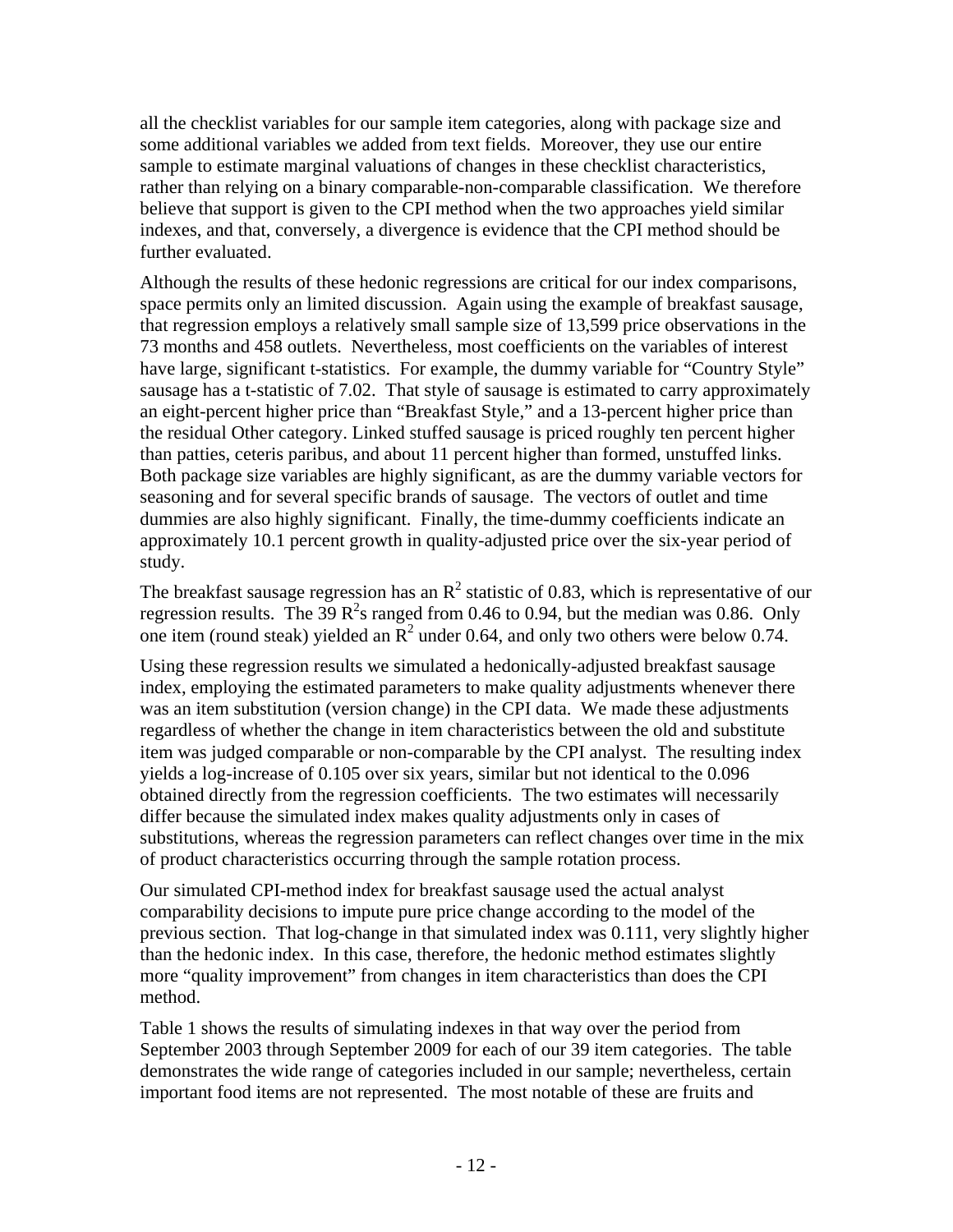vegetables, which we excluded because they tend to have few substitutions and/or few measurable characteristics. Table 1 also shows that the total sample sizes – the numbers of month-to-month CPI price comparisons over the six-year period – vary from only 27 per month on average for Frozen whole chicken and chicken roasts to 634 per month for Fresh or frozen chicken parts, another cluster in the same ELI. These national sample sizes are correlated with, but not perfectly proportional to, the expenditure weights of the corresponding item categories in the CPI.

We believe that the number and variety of our sample item categories provide evidence on the adequacy of quality adjustment methods for food. The fact that the sample of items is non-random implies, however, that one should not view our numerical results as representative of the entire CPI or even the CPI for food.

In addition, the computational details of our simulated indexes differ in several ways from those in the actual CPI. Perhaps most importantly, our indexes are based on equally-weighted averages of logarithms of prices, whereas the CPI computes geometric mean indexes for each of 38 geographic areas using individual sampling weights for observations, then aggregates the area indexes using an arithmetic mean formula and expenditure weights taken from the Consumer Expenditure Survey. Our use of the geometric mean at all levels can be expected to produce slightly lower index results, on average.<sup>16</sup> Our imputation methods differ as well. For non-comparable substitutions within each of our 39 categories, we define our "CPI" estimate of price change as the mean (logarithmic) price change in that period and item category. The official CPI, on the other hand, uses the mean change in that period within the area, ELI, and half-sample (replicate subsample used for variance estimation). $17$ 

White bread, a category for which the BLS publishes both indexes and average-prices, offers another reasonably illustrative example of our simulation results. The second row of Table 1 shows that our CPI-method simulation yields a log-increase of 0.283 over six years, similar although not identical to the 0.287 increase in the published CPI for white bread. The CPI also publishes a national-average per-pound price series for white, pan bread. That series exhibited a log-change of 0.299 over the same six years. CPI average price series are computed and published separately from the index itself, and employ an arithmetic mean formula to aggregate observations. We conclude that, given the limitations discussed in the previous paragraph, our simulations are satisfactorily representative of the CPI methodology.

Table 1 also shows a six-year log-change of 0.295 in our simulated hedonic index for white bread. This is 0.012 greater than our simulated CPI, a difference of about 0.2 percent per year.18 The greater increase for the hedonic index indicates that it is estimating a lower rate of quality improvement – actually greater quality decline in the case of white bread – than the CPI method implicitly estimates.

<sup>&</sup>lt;sup>16</sup> Geometric mean indexes will generally yield lower index changes, based both on mathematical reasoning and on empirical evidence. See, for example, Johnson *et al.* (2006), Table 2. 17 BLS (2007), pp. 22-23.

<sup>&</sup>lt;sup>18</sup> As with breakfast sausage, this simulated hedonic index will be different from the index read directly from the time-dummy regression coefficients, because the former makes quality adjustments only in the cases of item substitutions. The time-dummies in the white bread regression imply a log-change of 0.268 over our study period.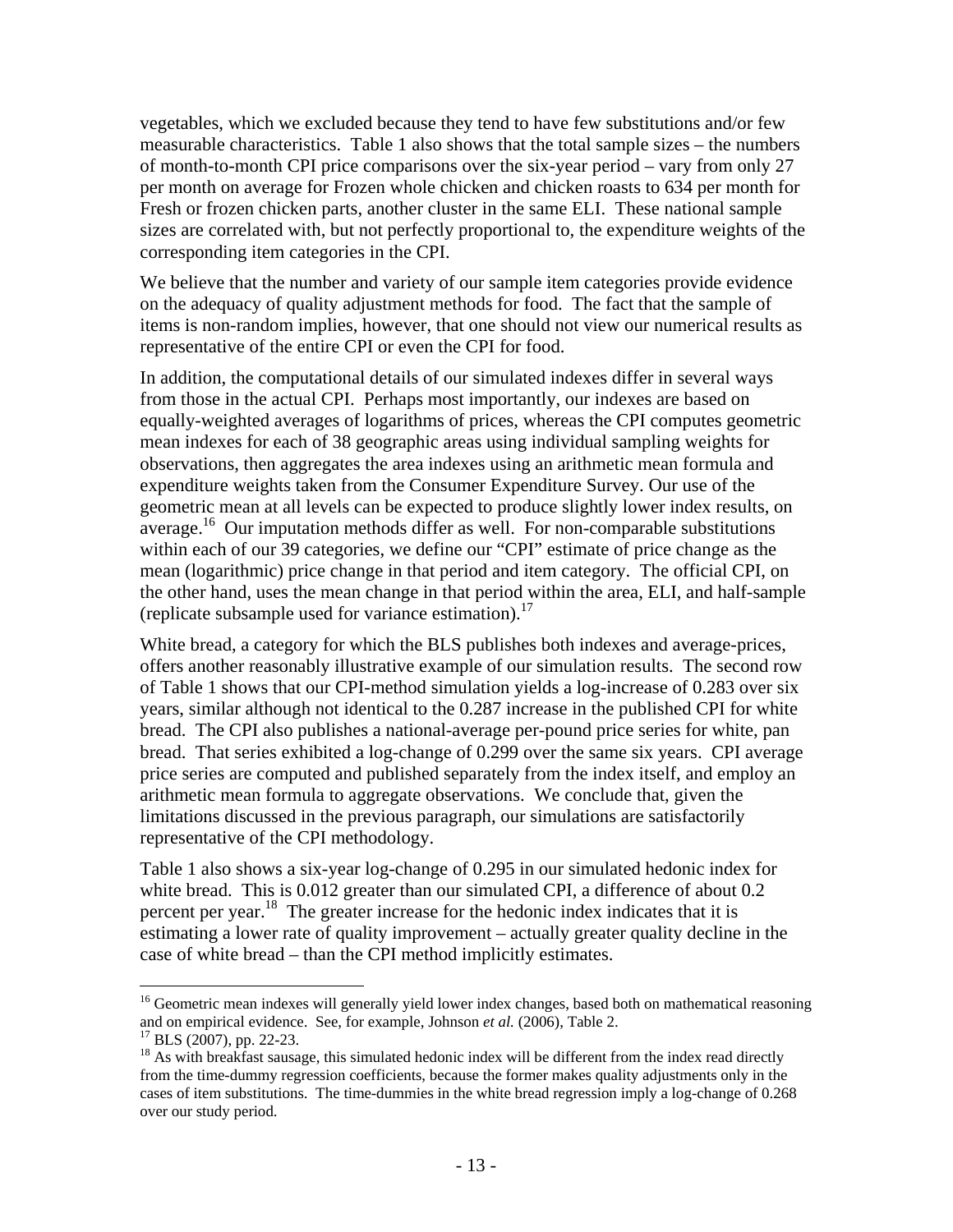By decomposing the estimated price changes at the time of product substitution we can compute the estimated impacts of individual regressor variables on the hedonic index. In the case of breakfast sausage, a growth in the share of one national brand accounts for almost all of the net quality adjustments. Other item characteristics either had small regression coefficients or exhibited little change during the study period. For white bread the crucial item characteristics in determining quality-adjusted price per ounce were brand and package size. Changes in package size along with substitutions from store brands to other brands accounted for almost all of the hedonically-estimated net quality decline of about 2.1 percent over six years. Had all substitutions been judged comparable, in other words, the log-change in the white bread index would have been about 0.27, less than the increase in the CPI-method index.

The index results in Table 1 are summarized in Figure 1 and Table 2. Of the 39 categories studied, 27 yield a higher index change using the hedonic method than using the CPI method, as we found for white bread. The figure displays the range of index differences, which range from a negative 0.10 for wine at home to a positive 0.10 for miscellaneous prepared foods. In a two-tailed test using the binomial distribution, at the usual significance levels we can reject the hypothesis that this greater number of items with higher hedonic indexes occurred purely by chance. As shown in Table 2, there is only about a two-percent chance that one of two equally-likely outcomes will occur 27 or more times in 39 trials. The table also demonstrates that we can reject the hypothesis that the expected difference between the indexes is zero. The unweighted mean difference across the 39 item categories is -0.0108 with a standard error of 0.0061, and a two-tailed t-test rejects at about the 8 percent level the hypothesis that these differences are drawn from a common distribution with mean zero. Weighting the differences by their shares of the total sample size generates qualitatively similar results: the weighted mean difference is -0.0122 and the null hypothesis is rejected at about the 0.7 percent level. The similarity of the weighted and unweighted results here avoids the risk of drawing conclusions on the basis of a small number of either high-variance or highly-weighted item categories.

We next explore the important question of which types of price comparisons are most influential in determining overall index change. Table 3 shows the contributions to the CPI-method and hedonic-method indexes of price change between continuing items, comparable substitutes, and non-comparable substitutes. The first line of that table repeats Table 2 in showing that the overall unweighted averages of the 39 index logchanges using the two approaches were 0.1478 and 0.1586, respectively, a difference of -0.0108. Price changes for continuing items are much more frequent than substitutions, accounting for almost 97 percent of the approximately 756,000 price change observations overall, and their average contribution to overall price change is 0.1386 of the total 0.1478 in the CPI simulations. Only 36 percent of substitutions are judged comparable. Interestingly, however, these observations, in which the prices of the new and old item are directly compared, account for almost twice as much total price change in the CPI method as do non-comparable substitutions, in which the price changes are imputed from the rest of the sample.

For the hedonic indexes, the Table 3 results are quite different. The 0.1386 contribution from continuing items is necessarily identical to that in the CPI method, since those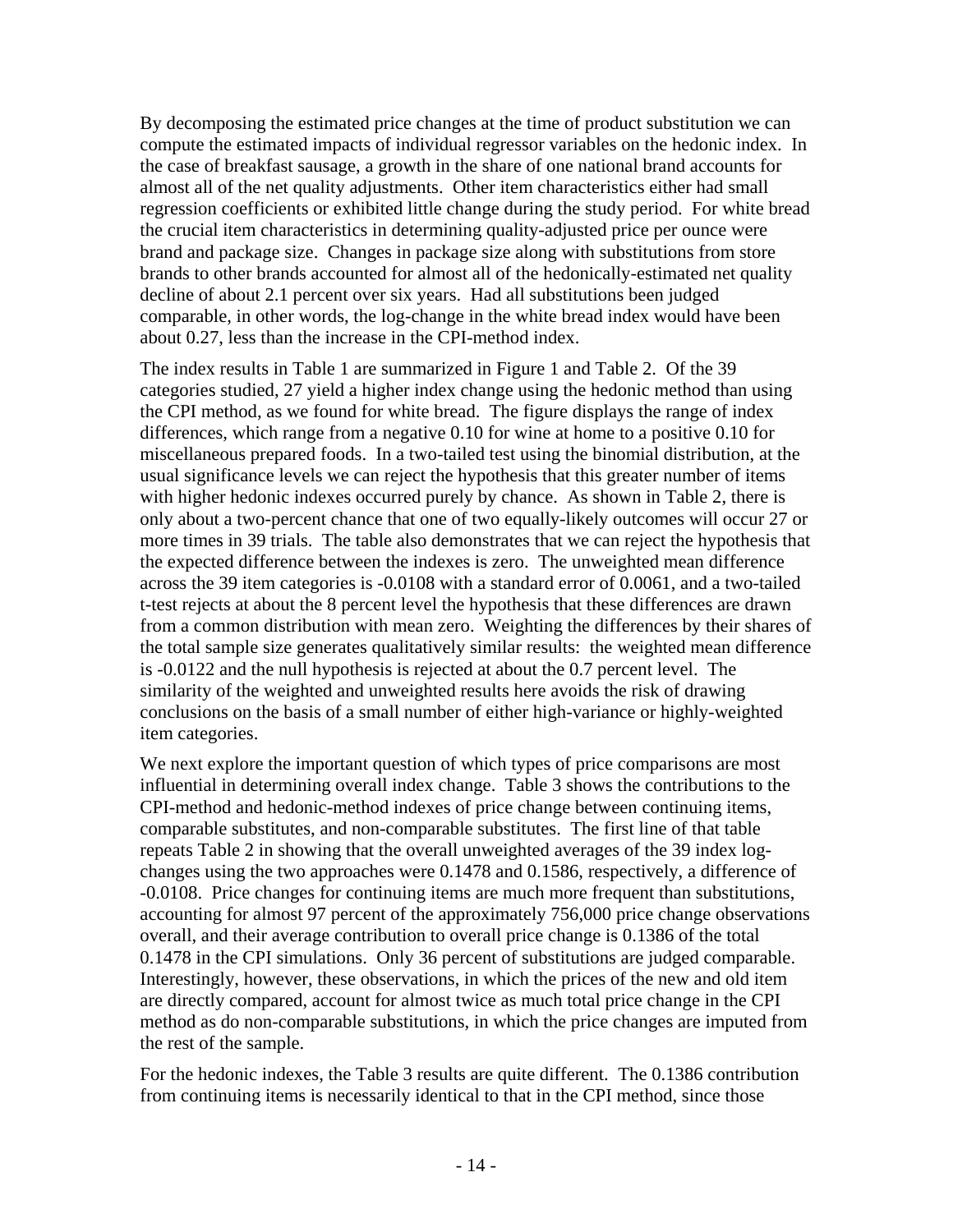observations are treated identically in the two indexes. The average contribution from comparable substitutions is also roughly similar. However, non-comparable substitutions account for a total of 0.0143 in the overall average hedonic index log-change, almost five times as much as in the CPI-method indexes. As shown in the last column of the table, of the total -0.0108 difference in the two index averages, the different handling of noncomparable substitutions explains -0.0112, or more than 100 percent.

The implication of Table 3 is that the hedonic method's estimates of quality differences between the old and non-comparable replacements in turn yield estimates of pure price change that are very different from, and higher on average than, the CPI method's approach of estimating pure price change from continuing items and comparable substitutions. For comparable substitutes, the differences between the two approaches do not appear so striking. We look more closely at these phenomena in the next three tables.

Table 4 focuses on comparable substitutions. Across the 39 item categories we have a total of 8,085 comparable substitutions, each with a monthly price-change estimate computed using both the CPI and hedonic methods. In the hedonic method, the estimated log-price change is adjusted for the values of any differences in characteristics or "quality" between the new and replacement items. The CPI method implicitly judges those quality differences to be zero in all cases. The numbers in the first rows of the table show that average hedonic monthly log-change is greater than the CPI-method change in 22 of 38 categories.<sup>19</sup> For each item category we can construct a paired t-test on the differences between the two sets of estimated price changes, with the number of degrees of freedom determined by the number of comparable substitutions in the category. The 38 t-tests indicate that the mean differences are negative (i.e., the hedonic estimates higher) and significant in only one case and positive and significant in one, using a twotailed test and a five percent significance level criterion. (That is, approximately five percent of the items were found significant at the five percent level, just as would be expected if the differences were random.)

These category-by-category results provide no evidence that the hedonic and CPI methods for handling comparable substitutions have a consistent direction of difference across categories. To examine this we first perform a simple t-test on the 8,085 differences against the null hypothesis that the overall mean difference is zero. The overall average monthly log-change is 0.00977 in the CPI method, which simply compares the prices of the new and replacement item. The overall average price change using the hedonic method is 0.00948, indicating that on average the value of the differences in item characteristics is a mere  $0.00029$ .<sup>20</sup> The standard error of the mean difference is 0.00071, producing a t-statistic of 0.40, which is insignificant.

The above t-test is based on the assumption that the 8,085 differences are independent draws with constant mean and also constant variance regardless of category. Moreover,

<sup>&</sup>lt;u>.</u>  $19$  One category, canned ham, had only 15 comparable substitutions, and the hedonic and CPI estimates were identical in all those cases.

<sup>&</sup>lt;sup>20</sup> The corresponding unweighted means of the 39 category-level differences are 0.0130 and 0.0119 for the CPI and hedonic methods, respectively. The component results in Tables 4 and 5 do not exactly aggregate to the Table 2 and Table 3 results because the numbers of prices collected varies from month to month. Some item comparisons therefore carry more weight than others in the overall index change for a given item.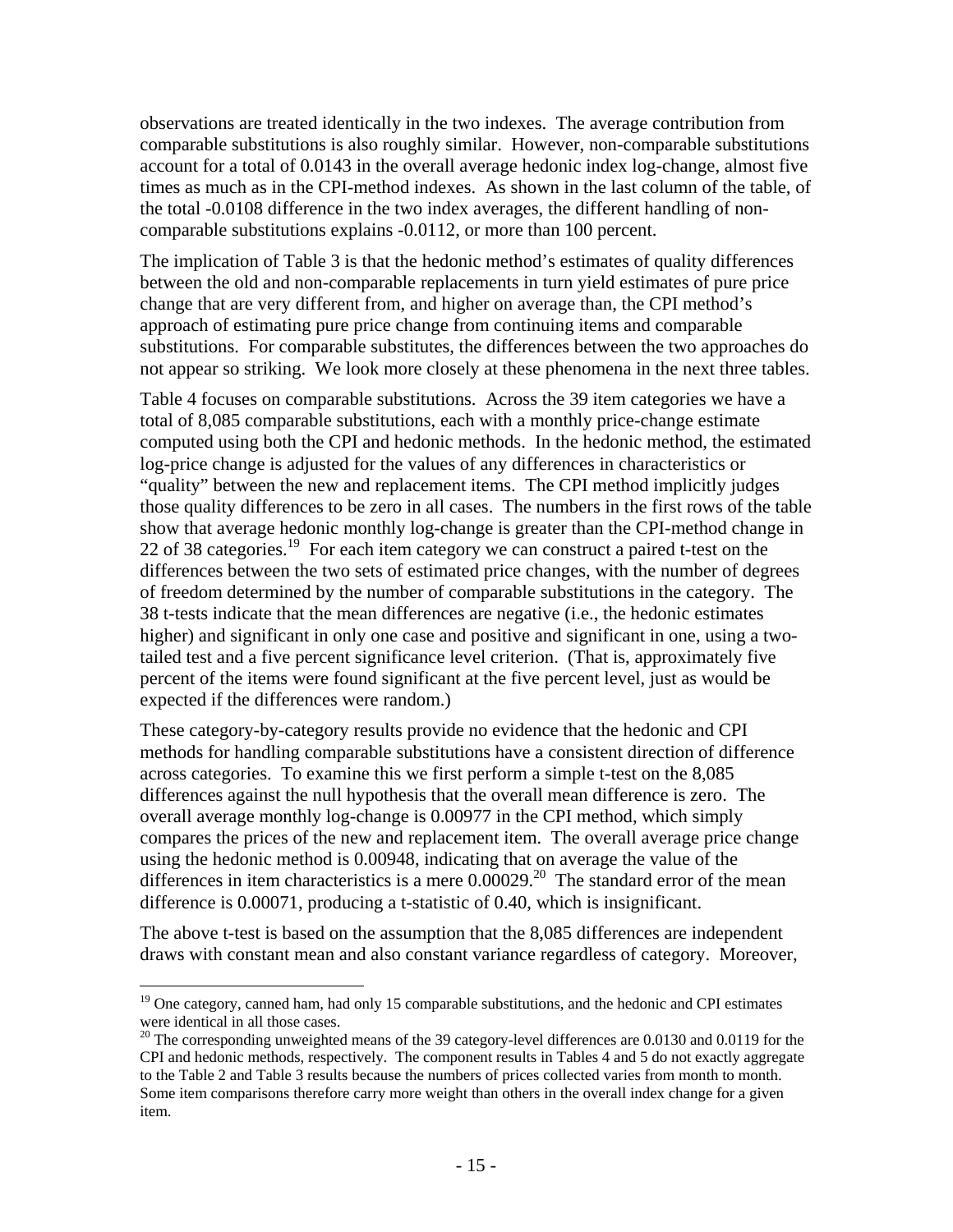it gives higher weight to the categories with more comparable substitutions. (The sample sizes by category range from 15 to 799.) As another piece of evidence, therefore, we normalize each of the 39 category mean differences by their standard errors. We then perform a simple one-sample t-test of whether these normalized means are drawn from a normal population with mean zero and unknown variance. Table 4 shows that we again cannot reject the null hypothesis.

The final rows of the table report on a chi-square test of whether *all* the category mean differences have expectation zero, obtained by treating the 39 normalized differences as asymptotically normal variates. This chi-square statistic, with 39 degrees of freedom, is also not nearly significant at the usual confidence levels.

Overall, Table 4 provides us with a strong and important result. If the t-statistics in the table were significant, we would conclude that there was a systematic tendency for comparable substitute items to have higher or lower quality than the items they replace. This would cast doubt on the CPI analysts' decisions to judge those items comparable. We find no evidence of such a problem.

Table 5 applies the same set of tests to the 14,351 non-comparable substitutions in our data. As expected given the earlier discussion of Table 3, the results here are more definitive than for the comparable substitutions in Table 4. The average difference in estimated monthly log-price change across all non-comparable substitutions between the CPI and hedonic methods is -0.00806, more than 28 times as large in absolute value as the corresponding Table 4 value. The hedonic index rises by more than the CPI-method index in 26 of 39 cases, which is a significant difference at about the 5 percent level using the binomial distribution. In contrast to Table 4, our chi-square test in Table 5 rejects the hypothesis that all item categories have a zero mean difference at about the eight percent level. More importantly, our two t-tests reject the hypothesis that the mean difference averaged across all item categories is zero at the 0.3 percent and 5.3 percent levels.

The Table 5 results thus cast some doubt on the CPI procedure of imputing price change for non-comparable substitutions from the observed price changes of continuing items and comparable substitutions, even in food categories. The hedonic estimates of quality change tend to be noticeably smaller than the implied quality changes yielded by the CPI technique.

One important question in this regard is whether price changes for non-comparable substitutes are more similar to those for comparable substitutes than to the price changes of continuing items. This possibility has been raised before, both within and outside the BLS, in the context of other CPI components, and provides the justification for the "class mean" technique used in many non-food areas.<sup>21</sup> To explore this idea, we first ask whether the price changes for comparable substitutes are systematically different from those of continuing items. For each item category we regressed the measured monthly price changes on month dummies and a dummy variable for whether the observation was a comparable substitution; non-comparable substitutions were excluded. (Item characteristic variables were excluded because under CPI assumptions any quality change in these cases is negligible. The time dummies were necessary to avoid spurious results

<sup>&</sup>lt;sup>21</sup> See the discussions in Armknecht *et al.* (1997) and Lane (2001).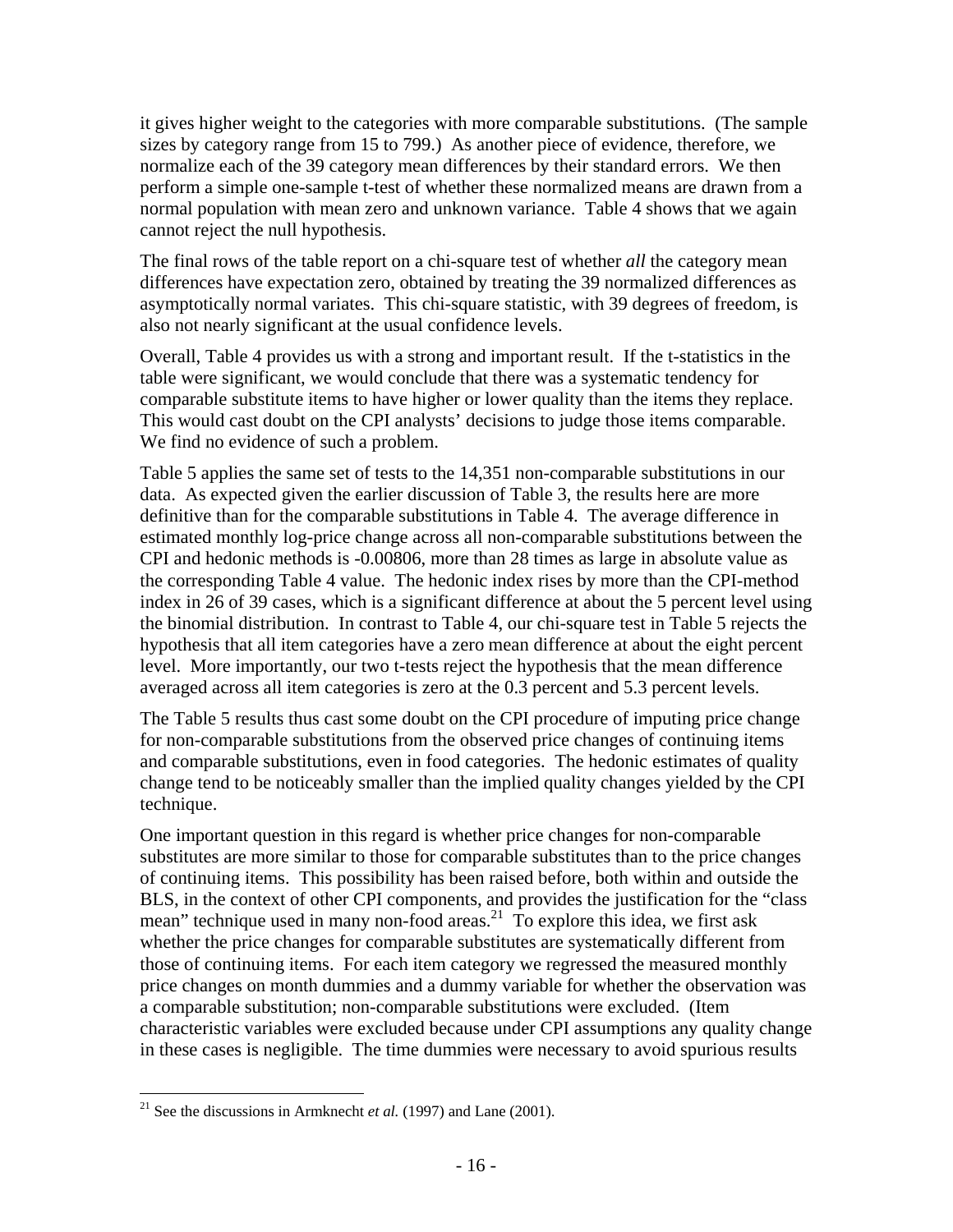from the different timing of sample observations of the two types being compared.) The results are shown in Table 6. The coefficient on the comparable-substitute dummy variable was positive in 28 of 39 regressions, significantly positive in five, and significantly negative in only one. Again using a t-test and a chi-square test on the normalized coefficients (i.e., on the coefficients divided by their standard errors), we soundly reject the hypotheses that comparable-substitute and continuing items increase in price at the same rate as each other, either overall or within every item category. The procedure of combining those observations to impute price change to non-comparable substitutions is again seen to be potentially flawed.

Another suggestive comparison simply uses the mean price changes in our sample. Table 7 displays the average estimated log-price changes using different methodologies and situations. Unlike the means in the preceding tables, the means in Table 7 are unweighted averages of the item category means; this avoids having the comparisons distorted by the fact that comparable, non-comparable, and continuing items are distributed differently across item categories. The unweighted average across categories of the mean log price change for continuing items is 0.00205 per month. This corresponds to an annualized growth rate of approximately 2.5 percent per year. Using the CPI method, the average increase for non-comparable substitutes is a closely similar 0.00212, reflecting the fact that those CPI estimates are imputed primarily from the price changes of continuing items. In contrast, the hedonic estimate for non-comparable substitutes is a much higher 0.00713, or almost nine percent per year . Meanwhile, both the CPI and hedonic estimates in Table 7 for *comparable* substitutes are over 15 percent per year. Thus, the hedonic model implies that substitute items have large qualityadjusted price changes, much higher than for continuing items, regardless of whether those substitutes are comparable (i.e., small differences in characteristics) or noncomparable (large apparent differences). We also can see that the CPI estimate of price change for comparable substitutes is qualitatively similar to the hedonic estimates for substitutes but far from the average price changes for continuing items. All this argues for the potential value of a different imputation method for non-comparable substitutes in the CPI food area.

## **V. Concluding Remarks**

The results in this paper have potential value to the BLS in its continuing efforts to improve quality adjustment procedures in the CPI. Our work in the retail market setting also contributes to the growing body of research on price setting and product change.

We find, first, that price changes for comparable substitutions are, on average, sharply greater than price changes for continuing quotes. This supports the idea described most recently in Nakamura and Steinsson (2008), but challenged in Klenow and Willis (2007), that firms take the opportunity of product replacement to make changes in the qualityadjusted price. Although this argument has frequently been made with respect to consumer durables and other technologically advancing product areas, it has seldom been examined in the market for consumer foods. The fact that changing and unchanged items display different price movements also may raise concerns about the CPI procedure of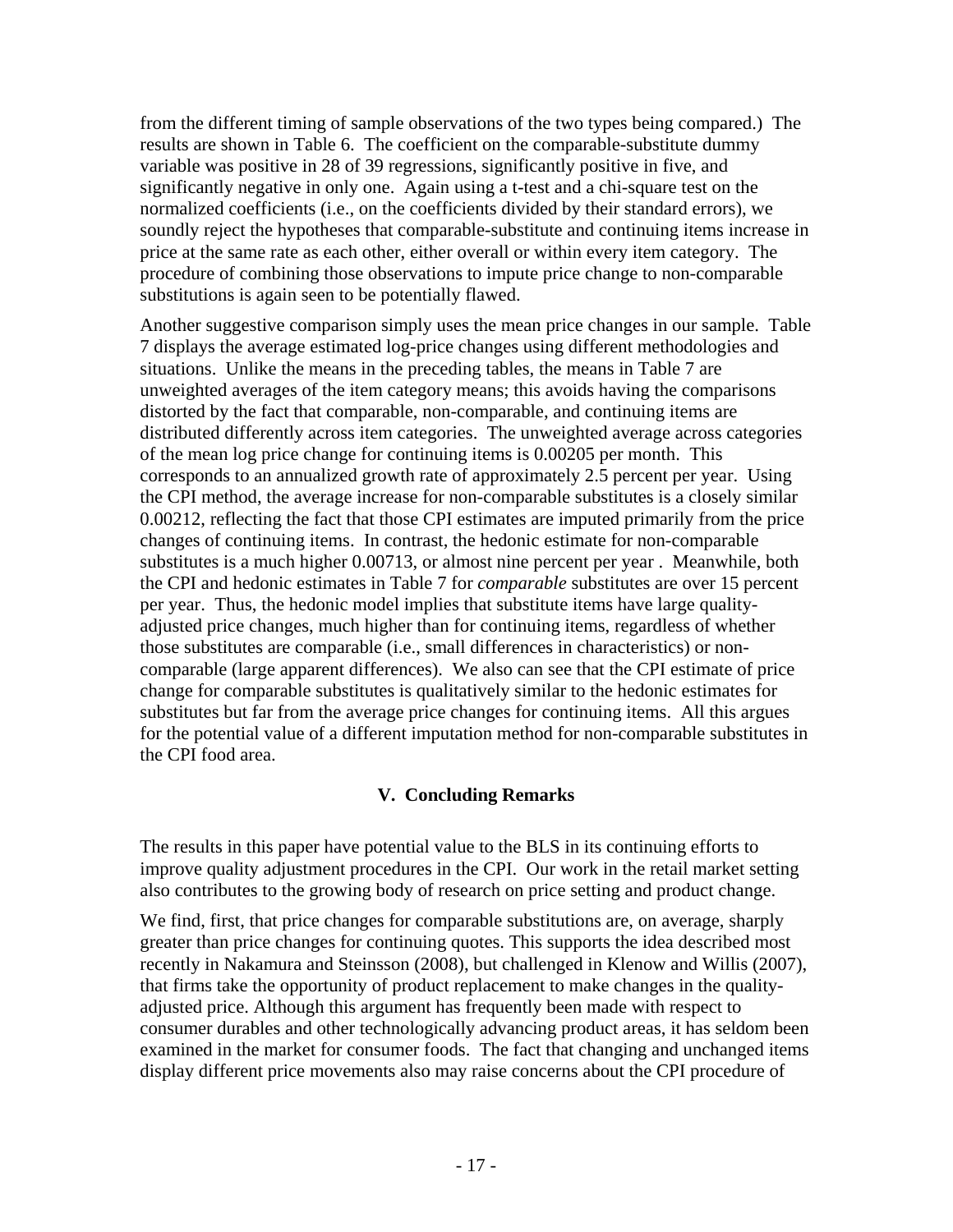combining the two for the purpose of imputing price movements to non-comparable substitutions.

Second, comparing our quality-adjusted and unadjusted price changes for comparable substitutes, we cannot reject the hypothesis that they are equal on average. This suggests that the CPI analysts are roughly correct in determining that no significant quality changes have taken place in those cases.

Finally, for substitutes judged non-comparable, we find that on average the hedonicallyadjusted price changes are significantly higher than the price changes imputed using the CPI method. This again suggests that the current CPI procedure for non-comparable substitutions may underestimate price change. Notice that this is the opposite conclusion from that reached by Bils (2008), who uses information on subsequent product penetration to argue that entering products have lower quality-adjusted prices.<sup>22</sup> Research on this issue should continue, perhaps by exploring a variant of the BLS "class mean" approach in which price changes are imputed from comparable substitutes rather than from all items. Alternatively, further research may indicate that the guidelines for CPI analysts should be adjusted, so that more items are judged comparable and more observed price changes used directly in the index. Any conclusions reached about the CPI treatment of product changes will, in turn, have potentially important implications for the measurement of real output and the response of prices to monetary policy.

 $22$  Examining historical data on apparel prices, Gordon (2009) also observes that CPI indexes demonstrate lower inflation than hedonic indexes.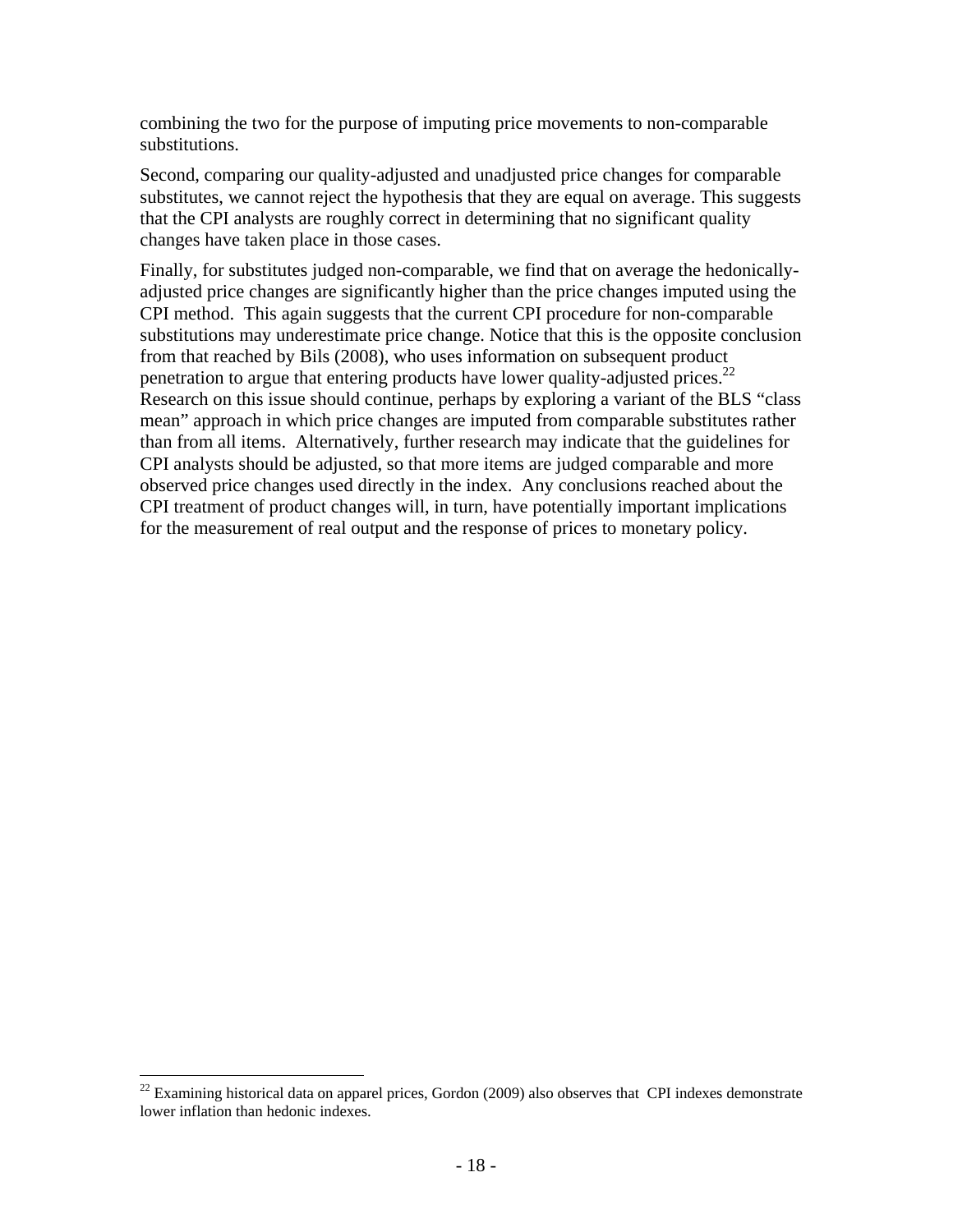## Appendix

## ELI FD011 - BACON, SAUSAGE AND RELATED PRODUCTS Cluster - 02 - BREAKFAST SAUSAGE AND RELATED PRODUCTS

- TYPE\*
	- o A1 Country style (may contain 10% to 20% beef)
	- o A2 Breakfast style
	- o A99 Other
- FORM \*
	- o B1 Loose (unstuffed)
	- o B2 Unlinked stuffed
	- o B3 Linked stuffed
	- o B4 Patties
	- o B5 Formed, unstuffed links
	- o B99 Other,
- SEASONING
	- o C1 Mild
	- o C2 Hot
	- o C3 Highly seasoned
	- o C99 Other
- PACKAGING\*
	- o D1 Prepackaged
	- o D2 Not prepackaged
- BRAND<sup>\*</sup>
	- o E98 Store brand,
	- o E99 Other
- PRICING UNIT
	- o F1 Per pound (454 g)
	- o F99 Other
- OTHER FEATURES
	- o G99
	- o H99
	- o I99

\*Substitutions between subcategories are always non-comparable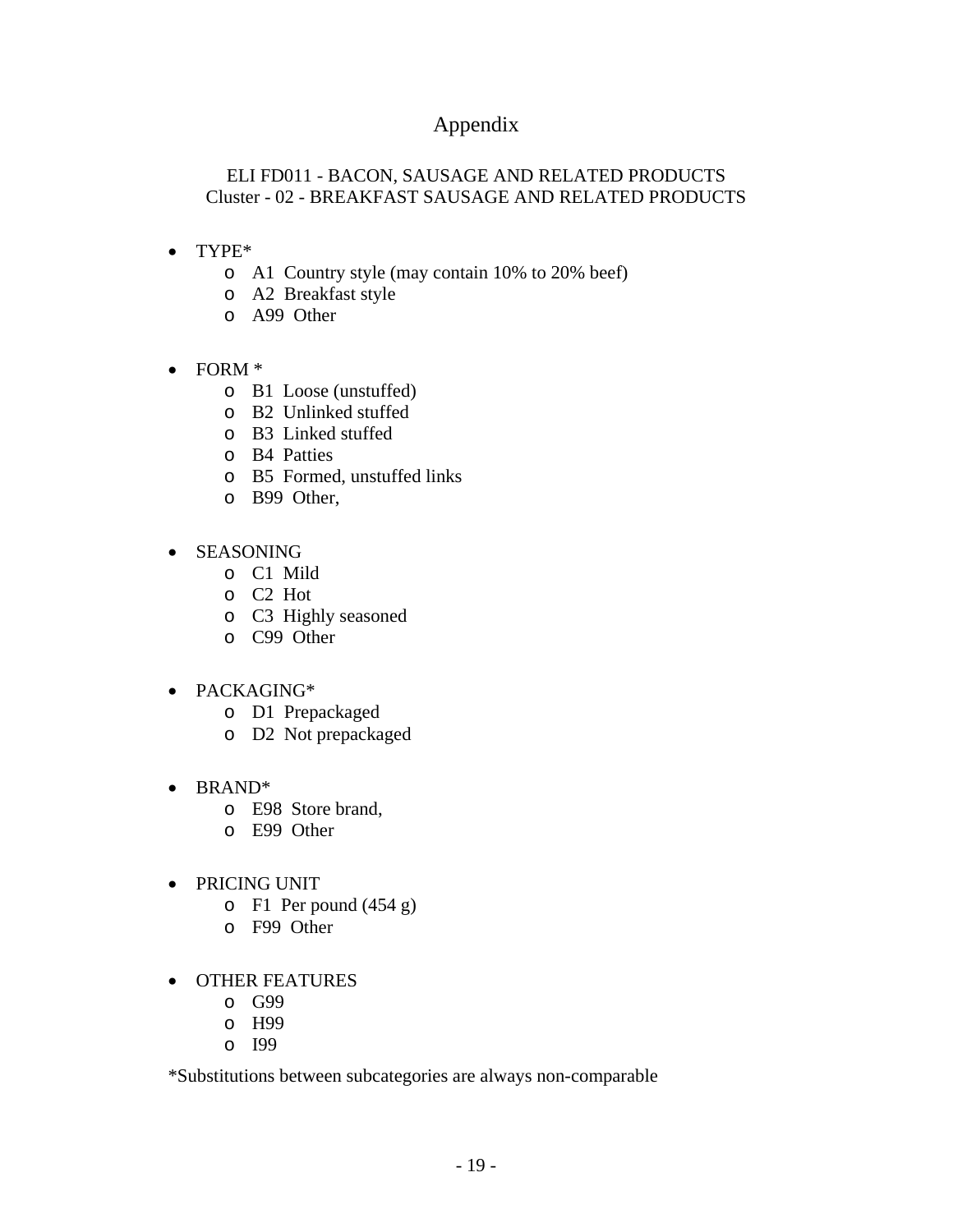| Item                                                         | <b>CPI Method</b> | <b>Hedonic Method</b> | <b>Difference</b> | <b>Observations</b> |
|--------------------------------------------------------------|-------------------|-----------------------|-------------------|---------------------|
|                                                              |                   |                       |                   |                     |
| <b>Cereal and bakery products</b><br><b>Breakfast cereal</b> | 0.114             | 0.126                 | -0.012            | 42,213              |
| White bread                                                  | 0.283             | 0.295                 | -0.012            | 24,275              |
| <b>Bread other than white</b>                                | 0.312             | 0.332                 | $-0.020$          | 16,222              |
|                                                              | 0.093             | 0.084                 | 0.008             | 11,881              |
| <b>Cookies</b>                                               |                   |                       |                   |                     |
| <b>Meats</b>                                                 | 0.234             | 0.228                 | 0.007             | 43,569              |
| Uncooked ground beef                                         | 0.133             | 0.116                 | 0.016             | 17,307              |
| <b>Round steak</b>                                           | 0.096             | 0.119                 |                   |                     |
| Sirloin steak                                                | 0.149             | 0.121                 | $-0.023$<br>0.028 | 15,020              |
| Other steak                                                  |                   |                       |                   | 21,817              |
| <b>Bacon</b>                                                 | 0.024             | 0.034                 | $-0.009$          | 20,243              |
| <b>Breakfast sausage</b>                                     | 0.111             | 0.105                 | 0.006             | 12,974              |
| Ham other than canned                                        | 0.055             | 0.109                 | $-0.054$          | 25,831              |
| <b>Canned ham</b>                                            | 0.130             | 0.104                 | 0.025             | 4,175               |
| Lunchmeat (excl. bologna, liverwurst, or salami)             | 0.093             | 0.159                 | $-0.066$          | 19,568              |
| Bologna, liverwurst, or salami                               | 0.162             | 0.172                 | $-0.010$          | 11,709              |
| <b>Poultry</b>                                               |                   |                       |                   |                     |
| Fresh whole chicken                                          | 0.206             | 0.216                 | $-0.009$          | 25,347              |
| Fresh or frozen chicken parts                                | 0.169             | 0.180                 | $-0.011$          | 46,280              |
| Frozen whole chicken and chicken roasts                      | 0.153             | 0.215                 | $-0.062$          | 1,990               |
| <b>Turkey</b>                                                | 0.143             | 0.202                 | $-0.059$          | 20,793              |
| Poultry other than chicken and turkey                        | 0.139             | 0.210                 | $-0.072$          | 7,091               |
| <b>Fish and seafood</b>                                      |                   |                       |                   |                     |
| <b>Fresh fish</b>                                            | 0.294             | 0.262                 | 0.031             | 20,028              |
| <b>Fresh seafood</b>                                         | 0.121             | 0.094                 | 0.028             | 12,465              |
| Packaged shelf stable fish or seafood                        | 0.319             | 0.330                 | $-0.011$          | 16,885              |
| Processed fish (excl. packaged shelf stable)                 | 0.167             | 0.202                 | $-0.036$          | 9,664               |
| Processed seafood (excl. packaged shelf stable)              | 0.022             | $-0.045$              | 0.066             | 8,251               |
| Dairy and related products                                   |                   |                       |                   |                     |
| Cheese and cheese products                                   | 0.125             | 0.133                 | $-0.009$          | 44,136              |
| Ice cream and related products                               | 0.066             | 0.087                 | $-0.021$          | 34,447              |
| Nonalcoholic beverages and beverage materials                |                   |                       |                   |                     |
| Cola drinks                                                  | 0.216             | 0.228                 | -0.012            | 34,644              |
| <b>Other carbonated drinks</b>                               | 0.188             | 0.192                 | $-0.004$          | 24,632              |
| Nonfrozen noncarbonated drinks                               | 0.149             | 0.151                 | $-0.002$          | 42,834              |
| <b>Roasted coffee</b>                                        | 0.263             | 0.286                 | $-0.023$          | 17,757              |
| Instant or freeze dried coffee                               | 0.163             | 0.123                 | 0.040             | 5,939               |
| Frozen and freeze dried prepared foods                       |                   |                       |                   |                     |
| Multiple course prepared foods                               | 0.022             | 0.050                 | $-0.028$          | 8,594               |
| Meat, fish, or poultry pies                                  | 0.090             | 0.120                 | -0.030            | 6,032               |
| Prepared chicken                                             | 0.121             | 0.167                 | $-0.046$          | 6,192               |
| Pizza, pasta, Italian, Mexican, or oriental foods            | 0.123             | 0.147                 | $-0.025$          | 12,235              |
| <b>Miscellaneous prepared foods</b>                          | 0.077             | $-0.026$              | 0.103             | 3,740               |
| <b>Snacks</b>                                                |                   |                       |                   |                     |
| Potato chips and other snacks                                | 0.223             | 0.245                 | $-0.022$          | 32,232              |
| <b>Nuts</b>                                                  | 0.145             | 0.137                 | 0.009             | 12,553              |
| <b>Alcoholic beverages</b>                                   |                   |                       |                   |                     |
| Wine at home                                                 | 0.073             | 0.176                 | $-0.103$          | 14,809              |

#### **Table 1. Average Total Index Log Changes, 2003‐2009**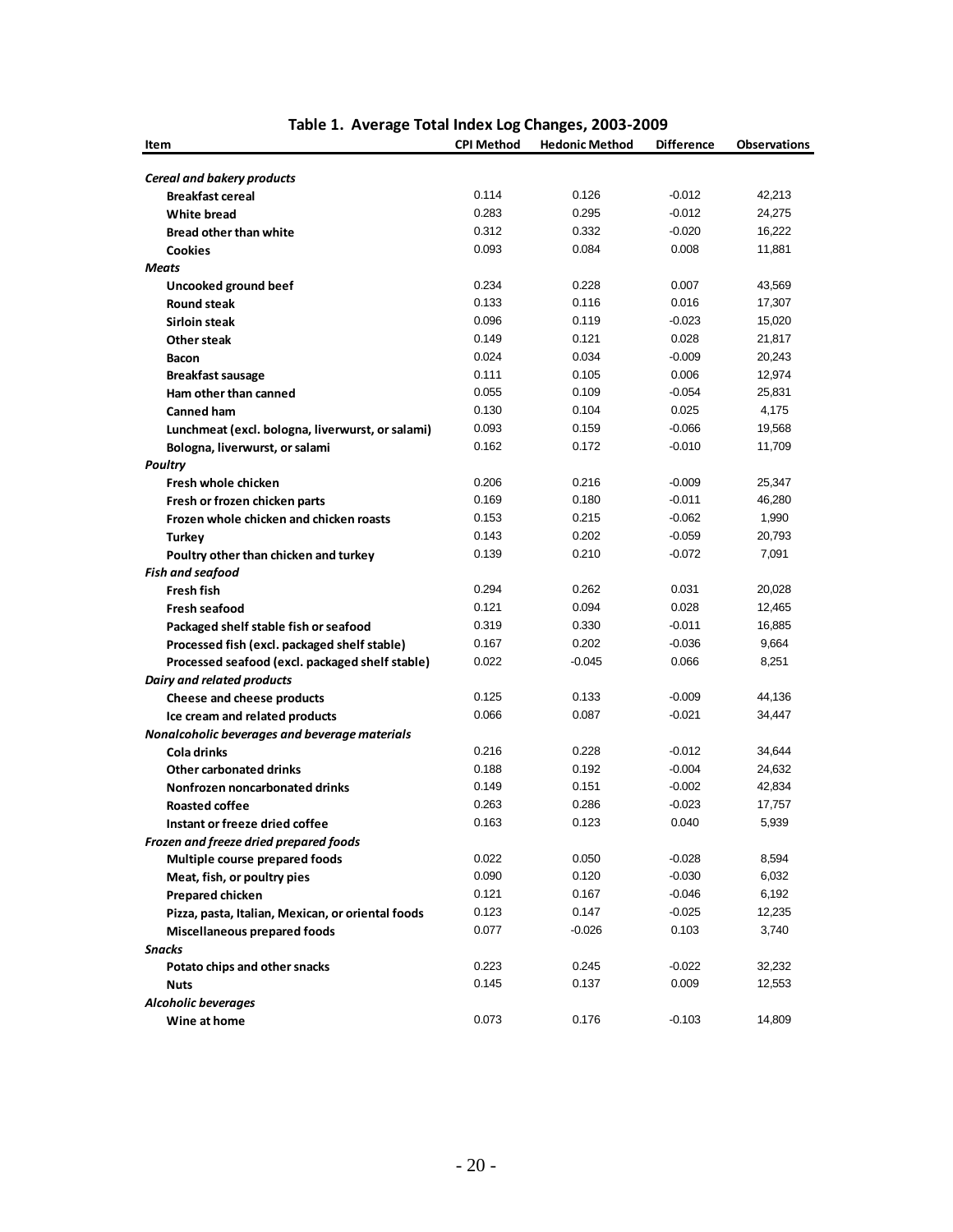| <b>Averages Across Items</b>                                   |                   |                       |                   |
|----------------------------------------------------------------|-------------------|-----------------------|-------------------|
|                                                                | <b>CPI Method</b> | <b>Hedonic Method</b> | <b>Difference</b> |
|                                                                |                   |                       |                   |
| <b>Number of Categories Higher</b>                             | 12                | 27                    | -15               |
| Average, Unweighted                                            | 0.1478            | 0.1586                | $-0.0108$         |
| Average, Weighted                                              | 0.1584            | 0.1705                | $-0.0122$         |
| 2.370%<br>Significance Level of Category Distribution (2 tail) |                   |                       |                   |
| <b>Standard Error of Difference, Unweighted</b>                |                   |                       | 0.0061            |
| t statistic                                                    |                   |                       | $-1.77$           |
| Significance Level (2 tail)                                    |                   |                       | 8.459%            |
|                                                                |                   |                       |                   |
| <b>Standard Error of Difference, Weighted</b>                  |                   |                       | 0.0042            |
| t statistic                                                    |                   |                       | $-2.87$           |
| Significance Level (2 tail)                                    |                   |                       | 0.659%            |

# **Table 2. Total Index Log Changes, 2003‐2009**

**Table 3. Contributionsto Index Log Changes, 2003‐2009 Unweighted Averages Across Items** 

|                                   | <b>CPI Method</b> | <b>Hedonic Method</b> | <b>Difference</b> |
|-----------------------------------|-------------------|-----------------------|-------------------|
| Average                           | 0.1478            | 0.1586                | $-0.0108$         |
| <b>Contributions</b>              |                   |                       |                   |
| <b>Continuing Items</b>           | 0.1386            | 0.1386                | 0.0000            |
| <b>Comparable Substitutes</b>     | 0.0061            | 0.0057                | 0.0004            |
| <b>Non-comparable Substitutes</b> | 0.0031            | 0.0143                | $-0.0112$         |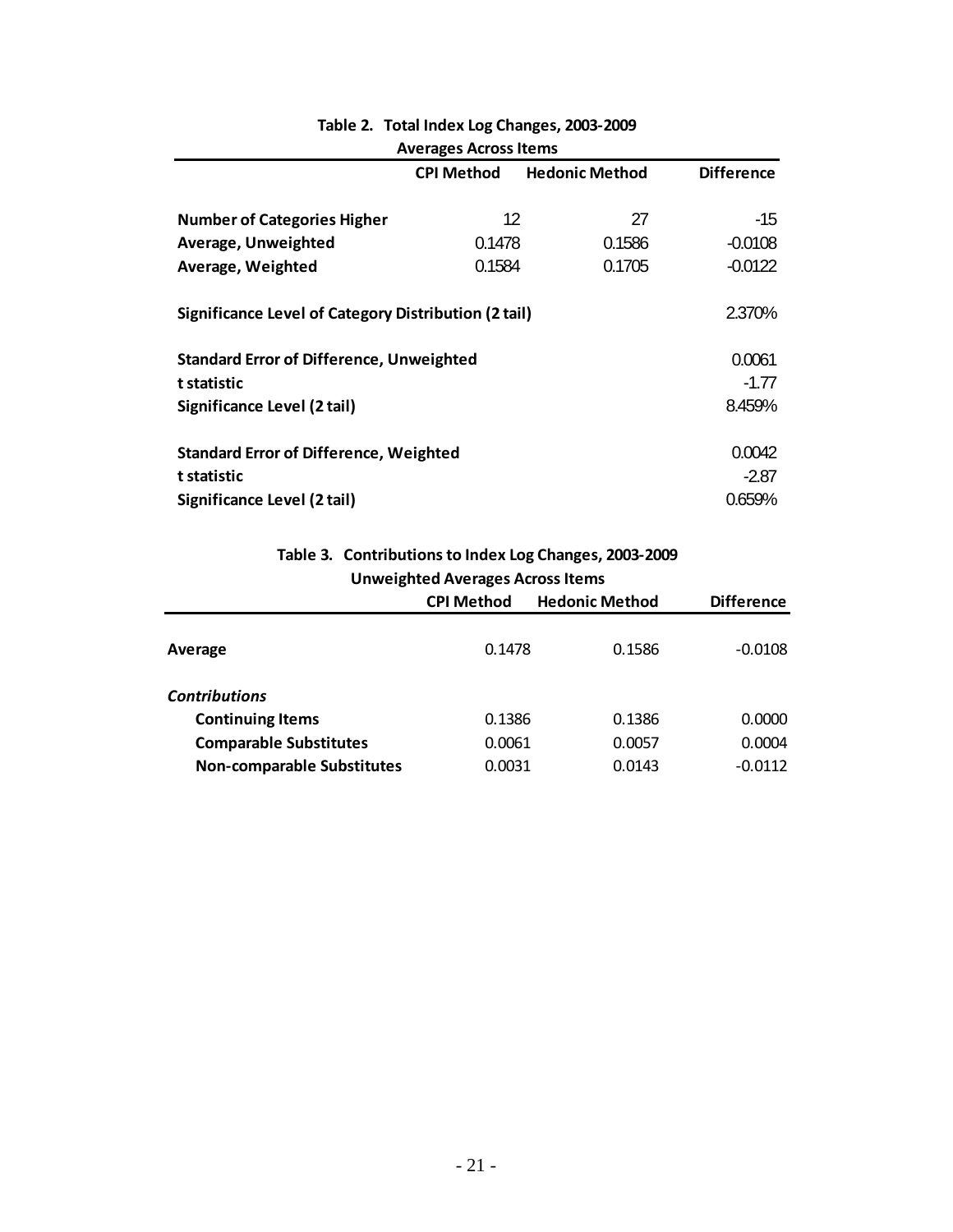|                                                       |         | <b>CPI Method Hedonic Method</b> | <b>Difference</b> |
|-------------------------------------------------------|---------|----------------------------------|-------------------|
| <b>Number of Items Higher</b>                         | 22      | 16                               | 6                 |
| <b>Number Significantly Higher (5 percent 2 tail)</b> | 1       | 1                                | $\Omega$          |
| <b>Unweighted Average Log-Change</b>                  | 0.00977 | 0.00948                          | 0.00029           |
| Significance Level of Category Distribution (2 tail)  |         |                                  | 41.77%            |
| <b>Standard Error of Difference</b>                   |         |                                  | 0.00071           |
| t statistic                                           |         |                                  | 0.40              |
| Significance Level (2 tail)                           |         |                                  | 68.720%           |
| <b>Average Normalized Category Mean Difference</b>    |         |                                  | 0.10702           |
| t statistic                                           |         |                                  | 0.69              |
| Significance Level (2 tail)                           |         |                                  | 49.460%           |
| Chi-square statistic (All differences zero)           |         |                                  | 36.13             |
| <b>Significance Level</b>                             |         |                                  | 60.137%           |

### **Table 4. Average Monthly Log Price Change, Comparable Substitutes Averages Across Items**

# **Table 5. Average Monthly Log Price Change, Non‐comparable Substitutes**

| <b>Averages Across Items</b>                          |         |                                  |                   |
|-------------------------------------------------------|---------|----------------------------------|-------------------|
|                                                       |         | <b>CPI Method Hedonic Method</b> | <b>Difference</b> |
| <b>Number of Items Higher</b>                         | 13      | 26                               | $-13$             |
| <b>Number Significantly Higher (5 percent 2 tail)</b> | 0       | 1                                | -1                |
| <b>Unweighted Average Log-Change</b>                  | 0.00232 | 0.01037                          | $-0.00806$        |
| Significance Level of Category Distribution (2 tail)  |         |                                  | 5.33%             |
| <b>Standard Error of Difference</b>                   |         |                                  | 0.00274           |
| t statistic                                           |         |                                  | $-2.94$           |
| Significance Level (2 tail)                           |         |                                  | 0.324%            |
| <b>Average Normalized Category Mean Difference</b>    |         |                                  | $-0.35509$        |
| t statistic                                           |         |                                  | $-2.00$           |
| Significance Level (2 tail)                           |         |                                  | 5.309%            |
| Chi-square statistic (All differences zero)           |         |                                  | 51.80             |
| <b>Significance Level</b>                             |         |                                  | 8.234%            |

#### **Averages AcrossItems**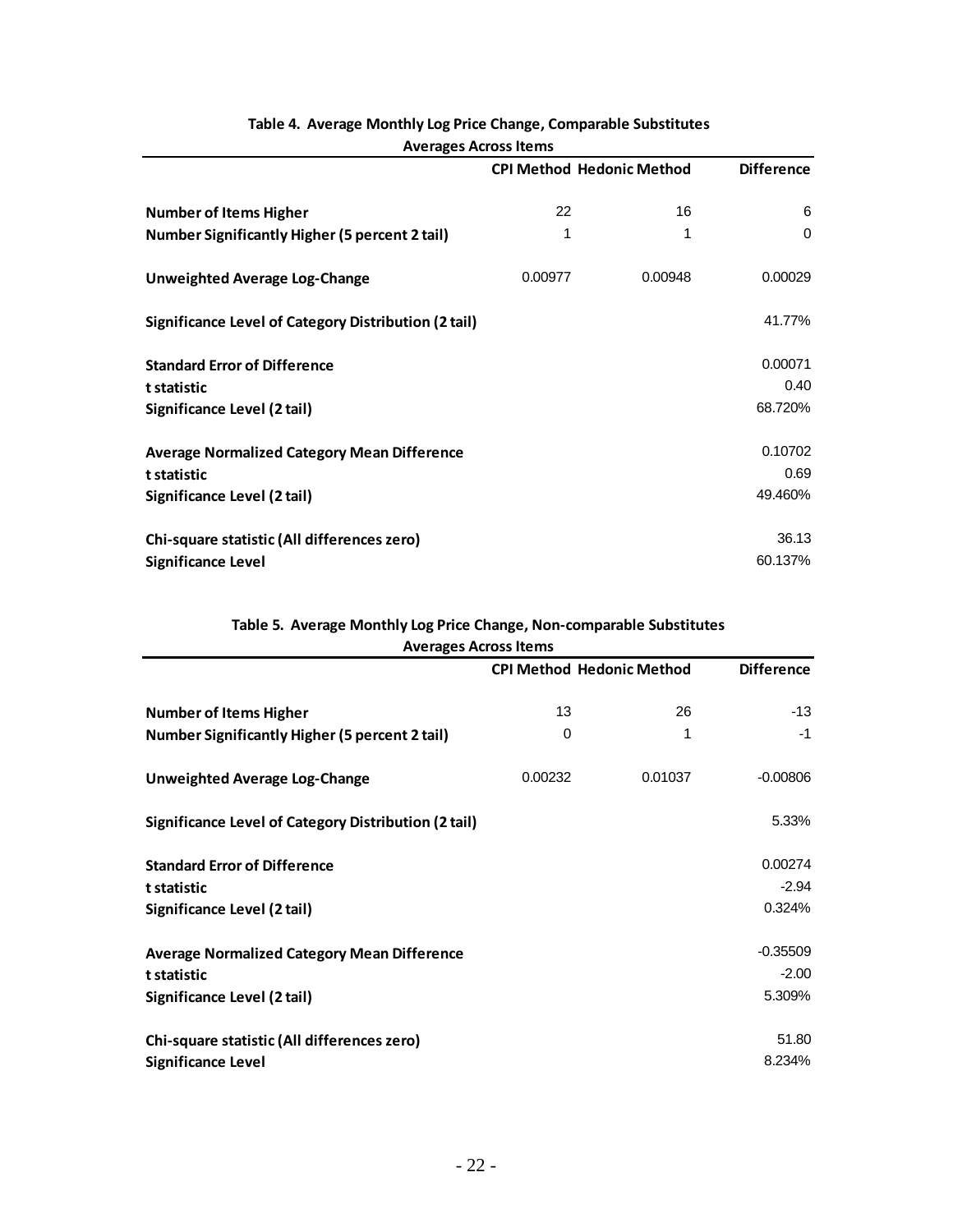| <b>Mean Coefficient on Comparable Substitute Dummy</b>  | 0.0107   |
|---------------------------------------------------------|----------|
| <b>Number of Coefficients Positive</b>                  | 28       |
| <b>Number Significantly Positive (5 percent 2 tail)</b> | 5        |
| <b>Number Significantly Negative (5 percent 2 tail)</b> | 1        |
| <b>Mean Normalized Coefficient</b>                      | 0.7298   |
| t statistic (Coefficients have zero mean)               | 2.32     |
| Significance Level (2 tail)                             | 2.59%    |
| Chi-square statistic (All coefficients zero)            | 167.54   |
| Significance Level                                      | $0.00\%$ |

## **Table 6. Log Price Change Regression Coefficients Averages Across Items**

## **Table 7. Average Monthly Log Price Changes By Method and Situation**

|                                     | <b>Unweighted Mean Across Categories</b> |
|-------------------------------------|------------------------------------------|
| <b>CPI Method</b>                   |                                          |
| <b>Continuing Items</b>             | 0.00205                                  |
| <b>Comparable Substitutions</b>     | 0.01299                                  |
| <b>Non-Comparable Substitutions</b> | 0.00212                                  |
| <b>Hedonic Method</b>               |                                          |
| <b>Continuing Items</b>             | 0.00205                                  |
| <b>Comparable Substitutions</b>     | 0.01192                                  |
| <b>Non-Comparable Substitutions</b> | 0.00713                                  |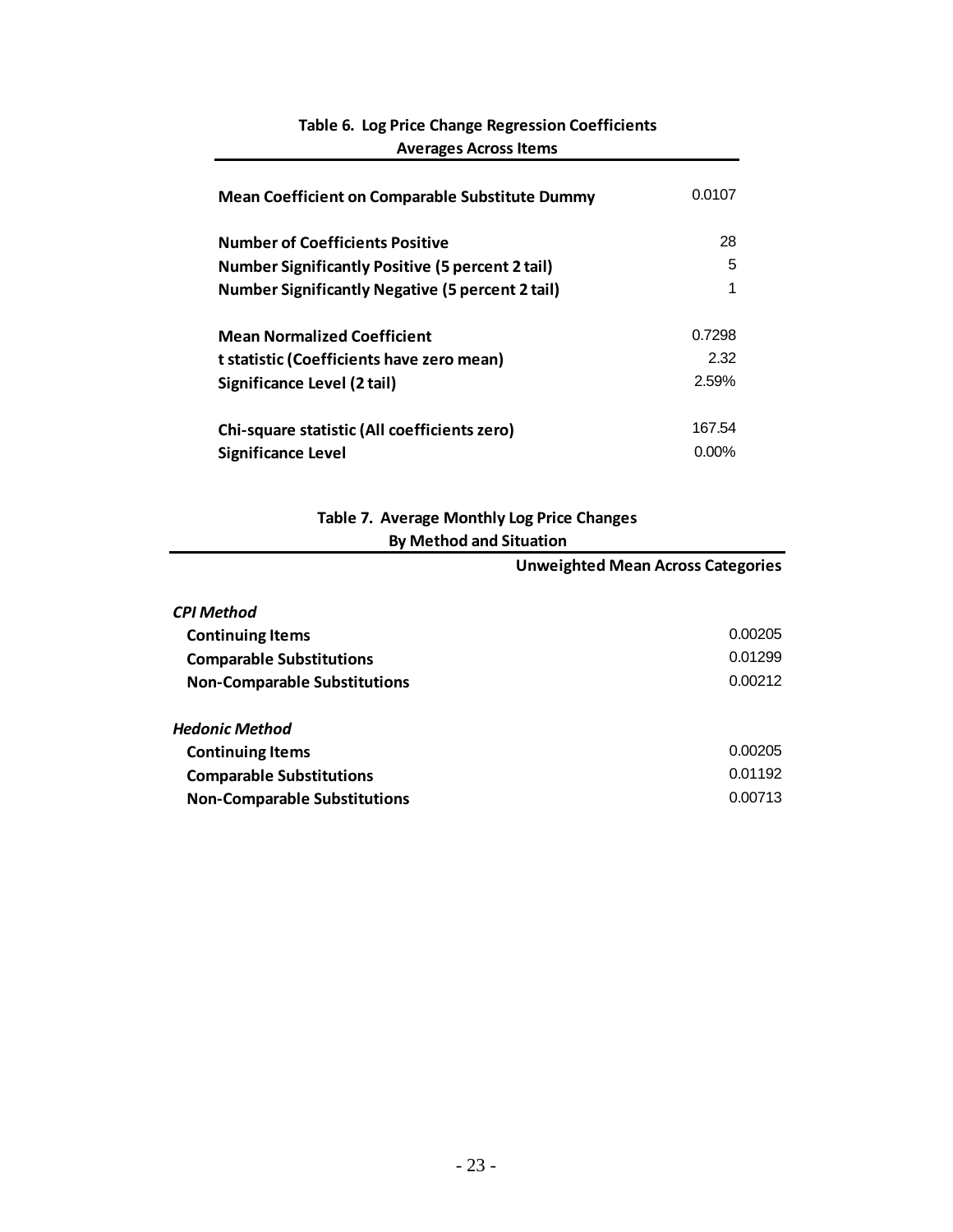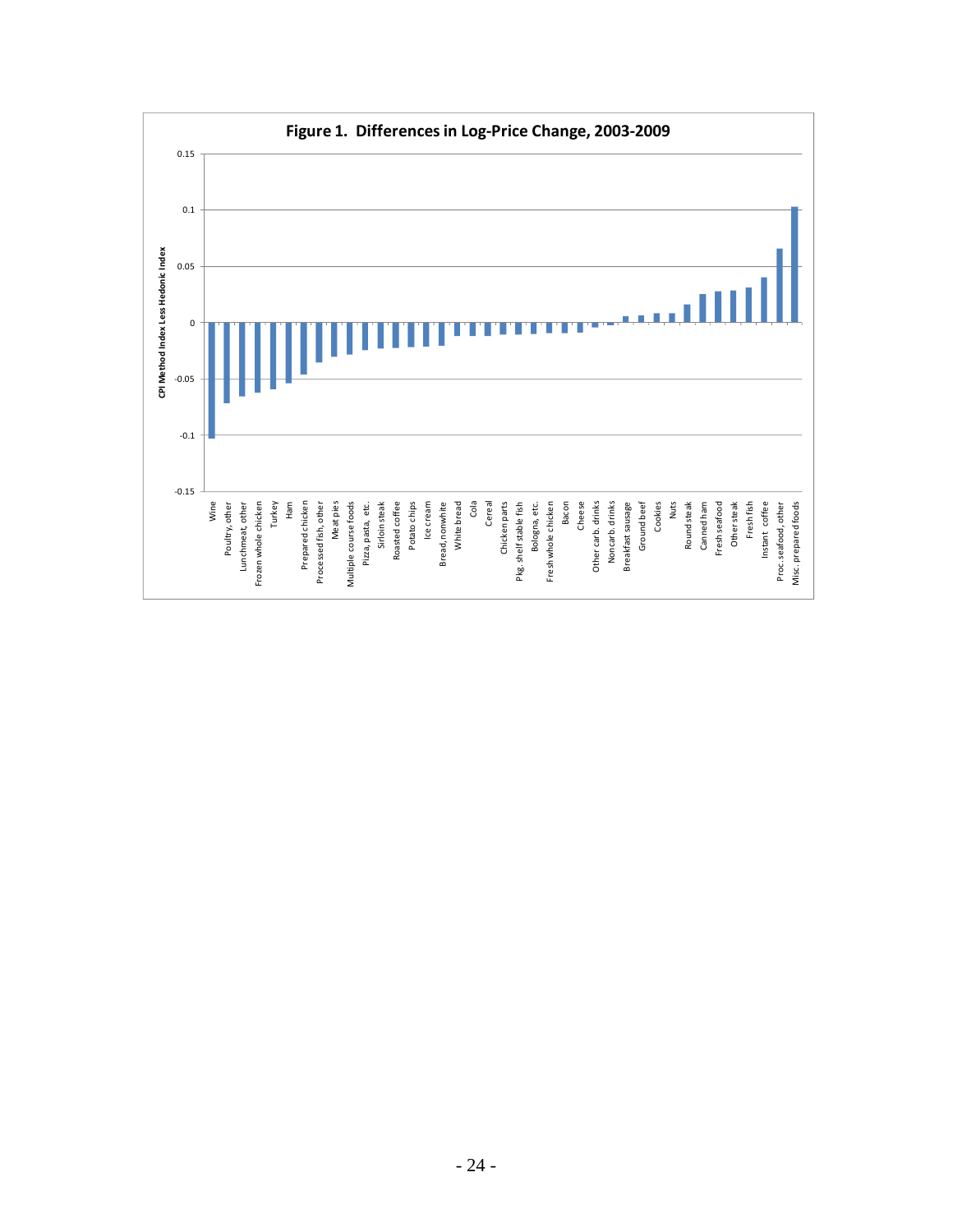#### **References**

- Aizcorbe, Ana, Carol Corrado and Mark Doms (2000): "Constructing Price and Quantity Indexes for High Technology Goods," Industrial Output Section, Division of Research and Statistics, Board of Governors of the Federal Reserve System, July 19.
- Aizcorbe, Ana, Carol Corrado and Mark Doms (2003): "When Do Matched-Model and Hedonic Techniques Yield Similar Price Measures?" FRBSF Working Paper 2003-14, June 16. Available at www.frbsf.org/publications/economics/papers/2003/wp03-14bk.pdf.
- Aizcorbe, Ana and Yvon Pho (2005): "Differences in Hedonic and Matched-Model Price Indexes: Do the Weights Matter?" Bureau of Economic Analysis Working Paper WP2005-06, September. Available at www.bea.gov/papers/pdf/hedonicprice.pdf.
- Armknecht, Paul A., Walter F. Lane, and Kenneth J. Stewart (1997): "New Products and the U.S. Consumer Price Index," in Bresnahan and Gordon (eds.), *The Economics of New Goods*. NBER Studies in Income and Wealth 58, University of Chicago Press, Chicago, 375-391.
- Bils, Mark (2008): "Do Higher Prices for New Goods Reflect Quality Growth or Inflation?" University of Rochester, August. Available at www.econ.rochester.edu/Faculty/BilsPapers/growth\_qje\_revision\_August\_2008.p df. Forthcoming, *Quarterly Journal of Economics*.
- Bureau of Labor Statistics (2007): *BLS Handbook of Methods*, "Chapter 17: The Consumer Price Index." Available at www.bls.gov/opub/hom/pdf/homch17.pdf.
- Gordon, Robert J. (2009): "Apparel Prices 1914-1993 and the Hulten-Breugel Paradox," in Diewert, Greenlees, and Hulten (eds.), *Price Index Concepts and Measurement.* NBER Studies in Income and Wealth 70, University of Chicago Press, Chicago, 85-128.
- Greenlees, John S., and Robert McClelland (2007): "Price Differentials across Outlets in Consumer Price Index Data, 2002-2006," paper presented at the Tenth Meeting of the Ottawa Group, Ottawa, Canada, October. Available at www.ottawagroup.org/Ottawa/ottawagroup.nsf/51c9a3d36edfd0dfca256acb00118 404/c0b785f3c0f0f765ca25727300107fd9?OpenDocument#B .
- Greenlees, John S., and Robert McClelland (2008): "New Evidence on Outlet Substitution Effects in Consumer Price Index Data," Bureau of Labor Statistics Working Paper 421, November. Available at www.bls.gov/osmr/pdf/ec080070.pdf. Forthcoming, *Review of Economics and Statistics*, August 2011.
- International Labour Office (2004): *Consumer Price Index Manual: Theory and Practice.* Geneva: International Labour Office. Available at www.ilo.org/public/english/bureau/stat/guides/cpi/index.htm.